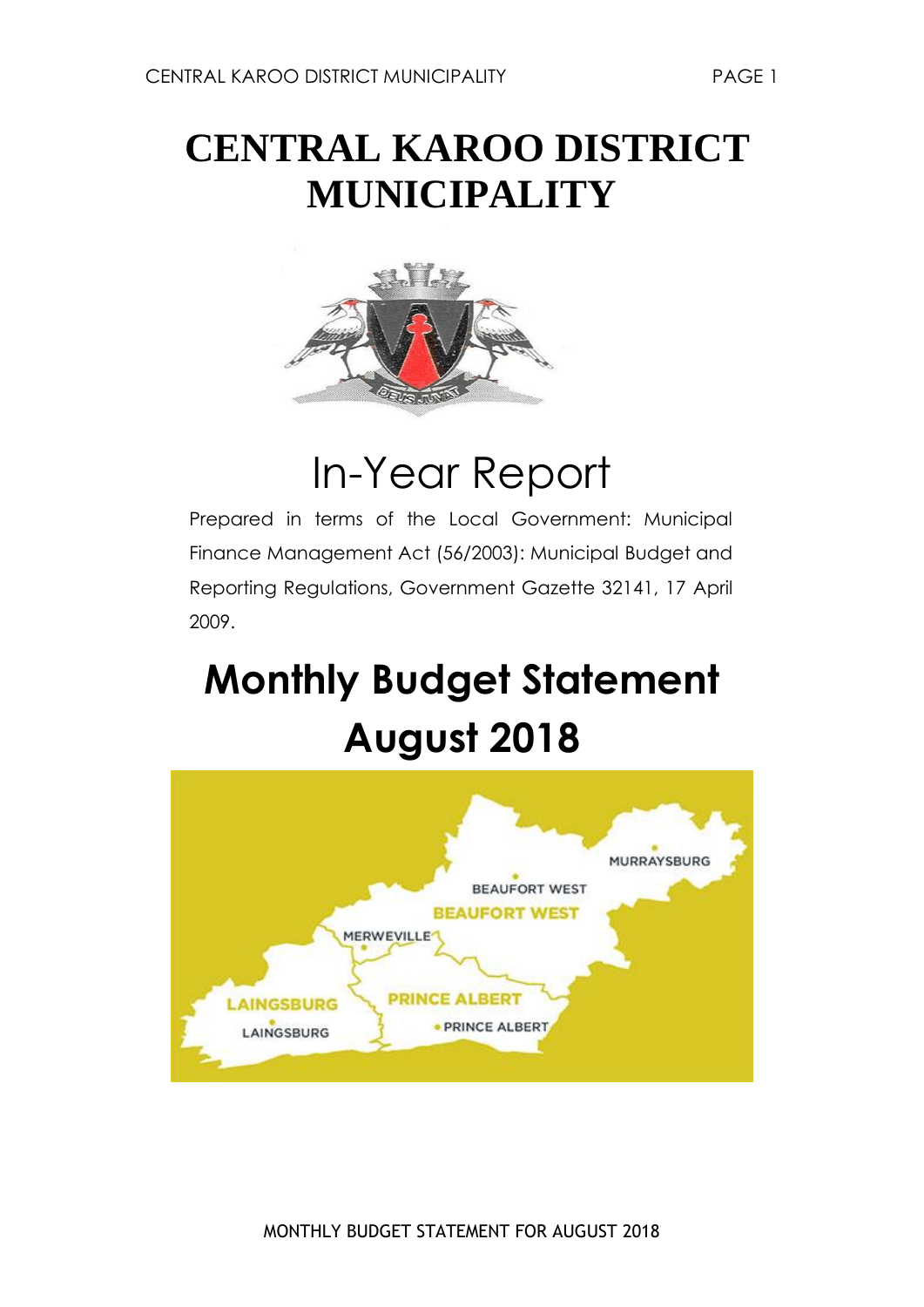### Table of Contents

| Section 6 - Allocation and grant receipts and expenditure  21 |  |
|---------------------------------------------------------------|--|
|                                                               |  |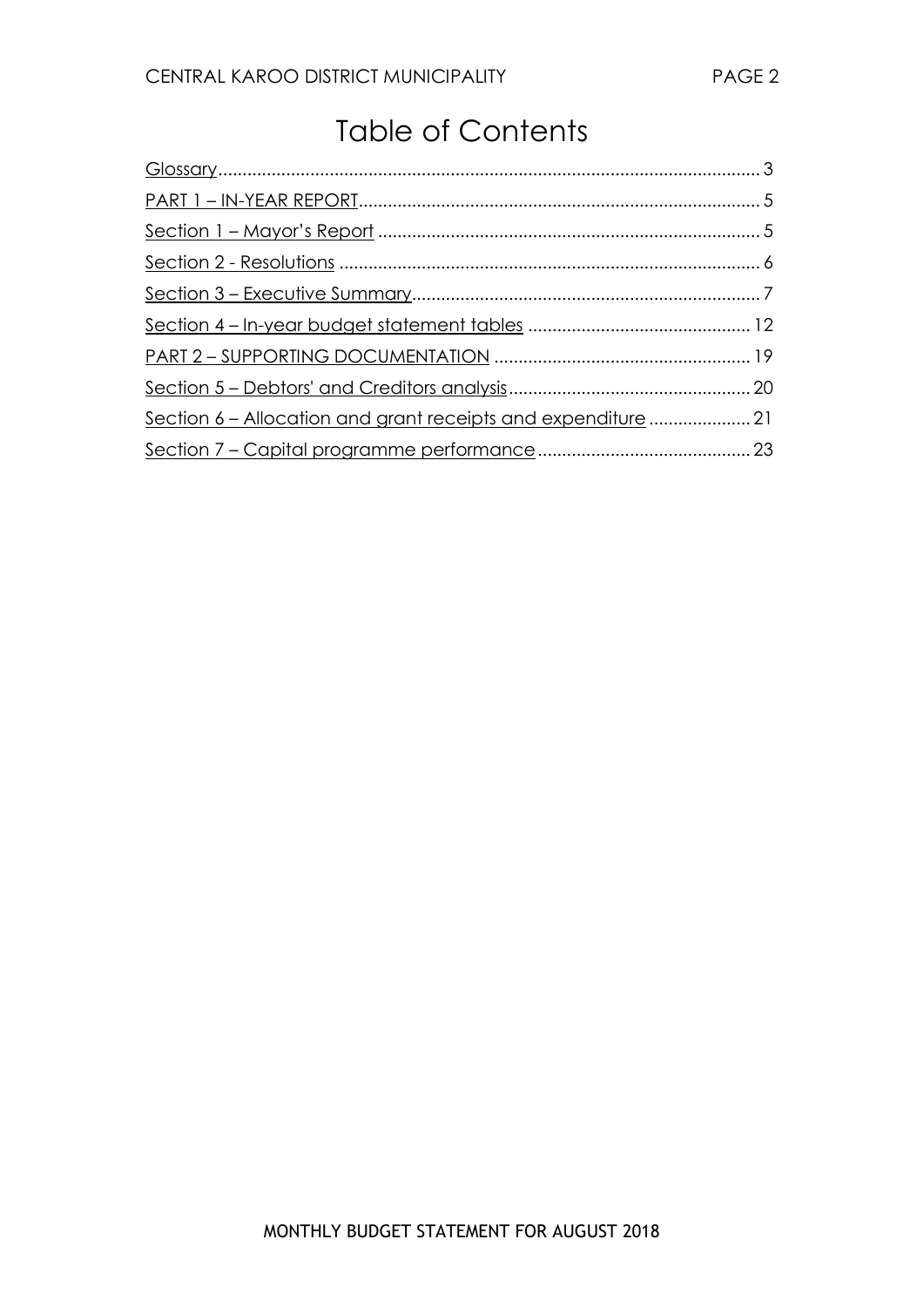### <span id="page-2-0"></span>**Glossary**

**Adjustments budget –** Prescribed in section 28 of the MFMA. The formal means by which a municipality may revise its annual budget during the year.

**Allocations –** Money received from Provincial or National Government or other municipalities.

**Budget –** The financial plan of the Central Karoo District Municipality.

**Budget related policy –** Policy of the municipality affecting or affected by the budget, examples include tariff policy, rates policy, credit control and debt collection policy.

**Capital expenditure** - Spending on assets such as land, buildings, furniture, computer equipment and machinery. Any capital expenditure must be reflected as a non-current asset on the Municipality's balance sheet.

**Cash flow statement –** A statement including only actual receipts and expenditure by the Municipality. Cash payments and receipts do not always coincide with budgeted timings. For example, when an invoice is received by the Municipality it is shown as expenditure in the month it is received, even though it may not be paid in the same period.

**DORA –** Division of Revenue Act. Annual legislation that shows the total allocations made by national to provincial and local government.

**Equitable Share –** A general grant paid to Municipalities.

**Fruitless and wasteful expenditure –** Expenditure that was made in vain and would have been avoided had reasonable care been exercised.

**GFS –** Government Finance Statistics. An internationally recognised classification system that facilitates like for like comparison between Municipalities.

**GRAP –** Generally Recognised Accounting Practice. The new standard for municipal accounting.

**IDP –** Integrated Development Plan. The main strategic planning document of the Municipality

**MBRR –** Local Government: Municipal Finance Management Act (56/2003): Municipal budget and reporting regulations.

**MFMA –** Local Government: Municipal Finance Management Act (56/2003). The principle piece of legislation relating to municipal financial management. Sometimes referred to as the Act.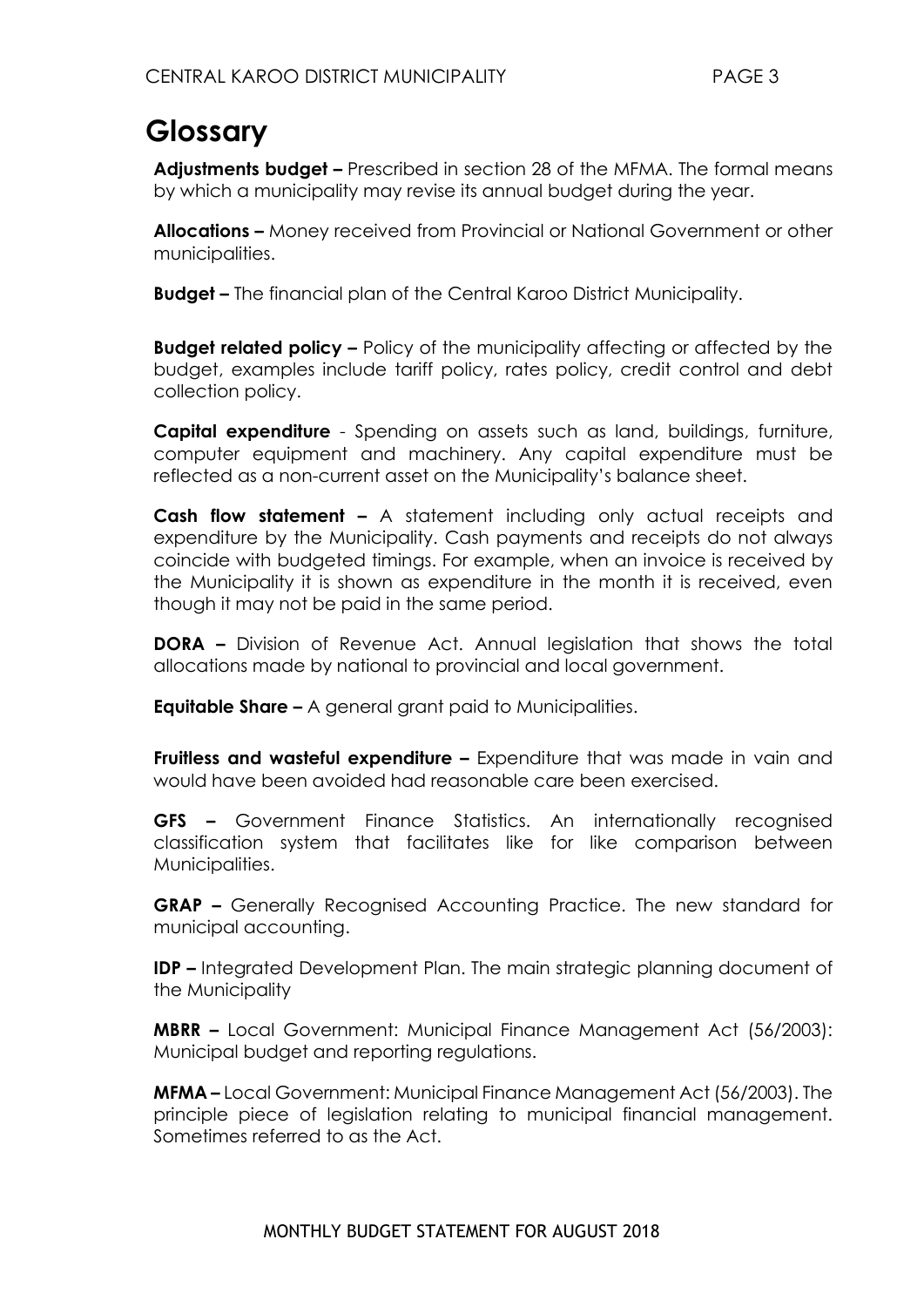**MTREF –** Medium Term Revenue and Expenditure Framework. A medium term financial plan, usually 3 years, based on a fixed first year and indicative further two years budget allocations. Also includes details of the previous and current years' financial position.

**Operating expenditure –** Spending on the day to day operations of the Municipality such as salaries and wages and general expenses.

**SDBIP –** Service Delivery and Budget Implementation Plan. A detailed plan comprising quarterly performance targets and monthly budget estimates.

**Strategic objectives –** The main priorities of the Central Karoo District Municipality as set out in the IDP. Budgeted spending must contribute towards the achievement of the strategic objectives.

**Unauthorised expenditure -** Generally, is spending without, or in excess of, an approved budget.

**Virement –** A transfer of budget.

**Virement policy -** The policy that sets out the rules for budget transfers. Virements are normally allowed within a vote. Transfers between votes must be agreed by Council through an Adjustments Budget.

**Vote –** One of the main segments into which a budget of a municipality is divided for the appropriation of money for the different departments of the municipality. In Central Karoo District Municipality this means at directorate level. The votes for Central Karoo District therefore are:

- Executive and Council:
- Budget and Treasury;
- Corporate Services; and
- Technical services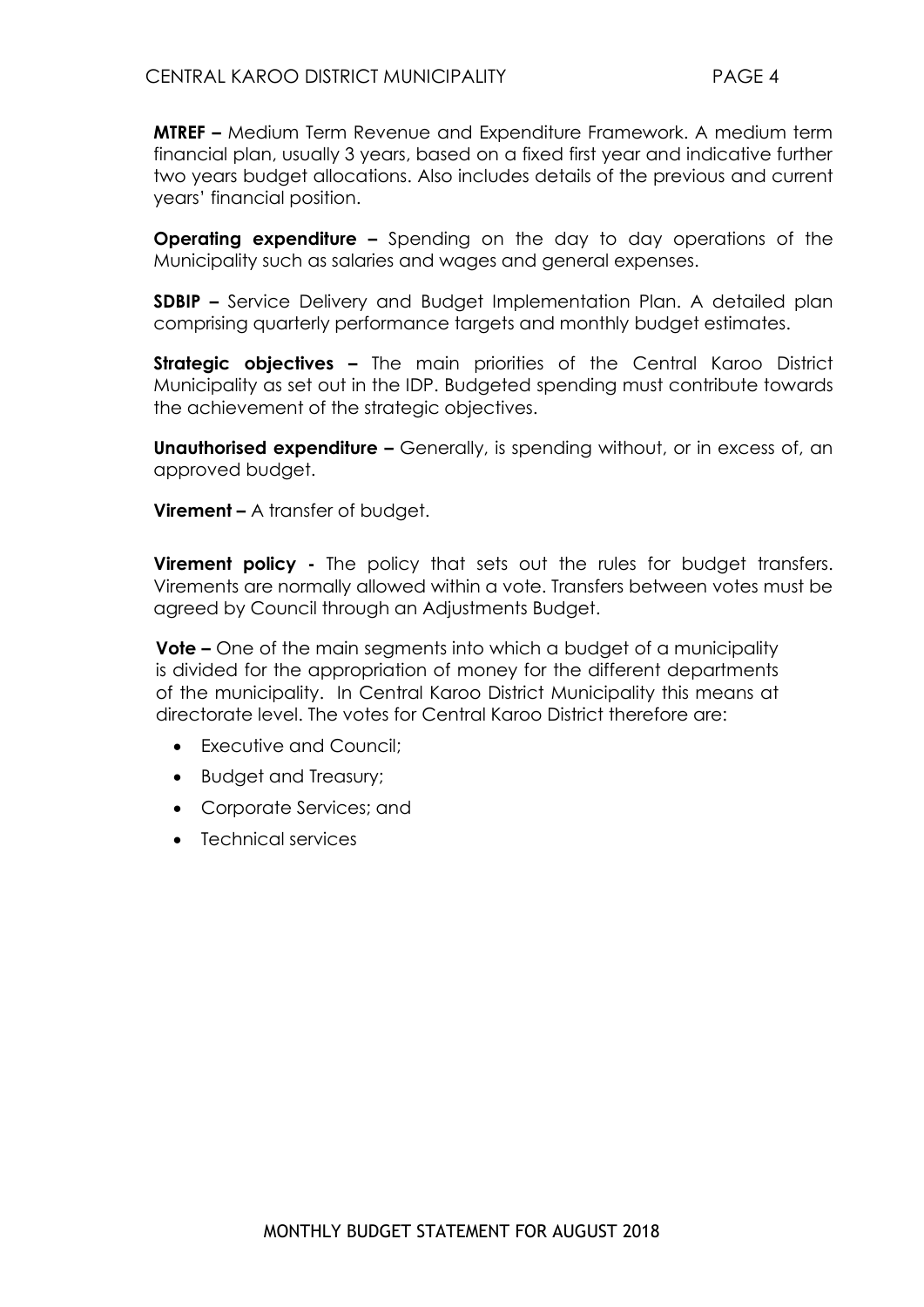### <span id="page-4-1"></span><span id="page-4-0"></span>**PART 1 – IN-YEAR REPORT**

### **Section 1 –Mayor's Report**

#### **1.1 In-Year Report - Monthly Budget Statement**

#### **1.1.1 Implementation of budget in terms of SDBIP**

No comments apart from that already mentioned in the Executive summary of this report.

#### **1.1.2 Other information**

Additional clarity on the content of this report or answers to any questions is available from the Chief Financial Officer, Ms. Ursula Baartman.

**Executive Mayor**

\_\_\_\_\_\_\_\_\_\_\_\_\_\_\_\_\_\_\_\_\_\_\_\_\_\_\_\_\_\_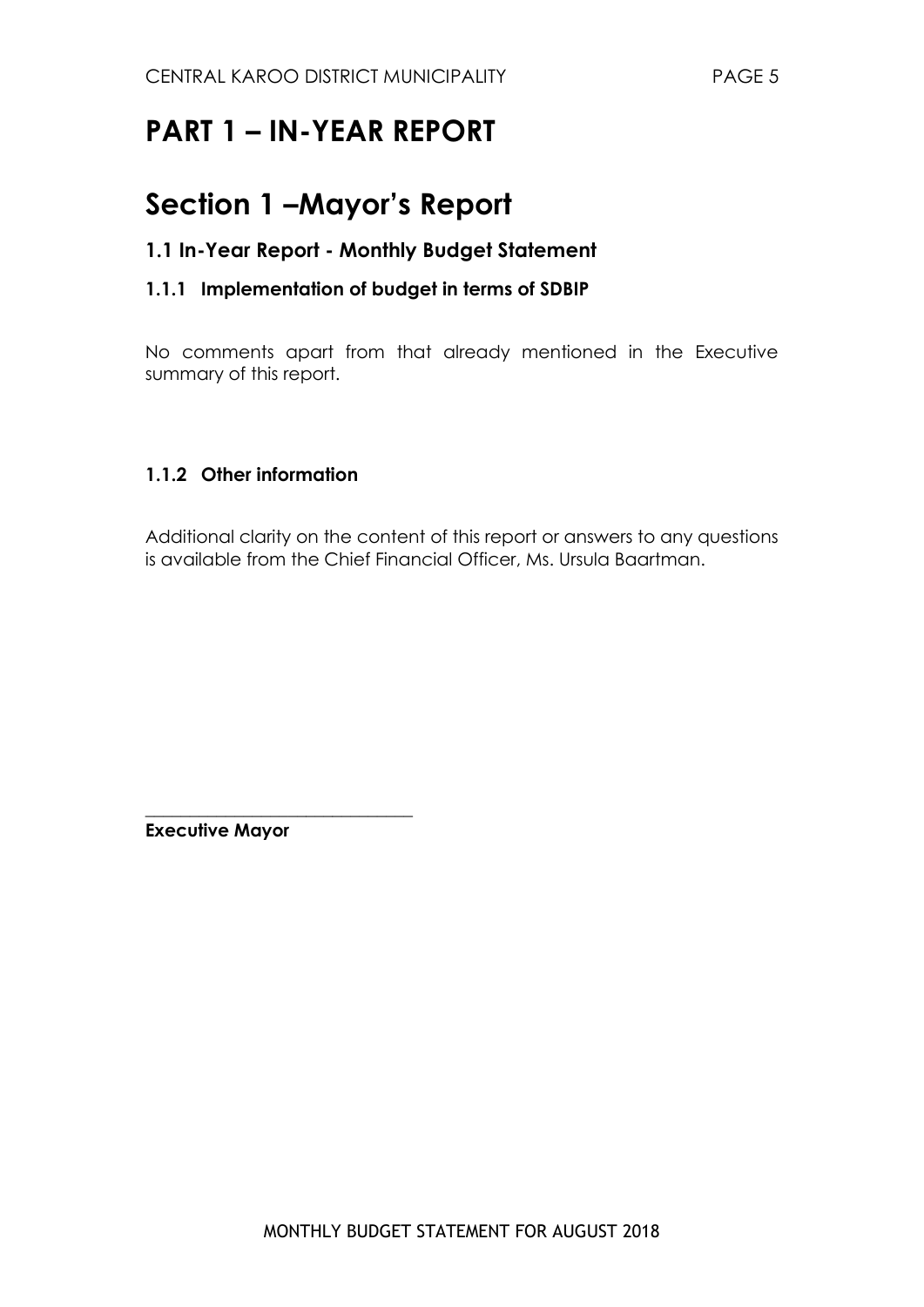### <span id="page-5-0"></span>**Section 2 - Resolutions**

#### **Recommended resolution to Council with regard to August 2018 in-year report is:**

#### **RESOLVED**

- (a) That the Council take note of contents in the in-year monthly report for July 2018 as set out in the schedules contained in Section 4:
	- a. Table C1 Monthly Budget Statement Summary;
	- b. Table C2 Monthly Budget Statement Financial Performance (Standard classification);
	- c. Table C3 Monthly Budget Statement Financial Performance Standard classification (Revenue and expenditure by Municipal Vote)
	- d. Table C4 Monthly Budget Statement Financial Performance (Revenue by Source and Expenditure by Type)
	- e. Table C5 Monthly Budget Statement Capital Expenditure;
	- f. Table C6 Monthly Budget statement Financial Position; and
	- g. Table C7 Monthly Budget statement Cash Flows.
- (b) Any other resolutions required by the Council.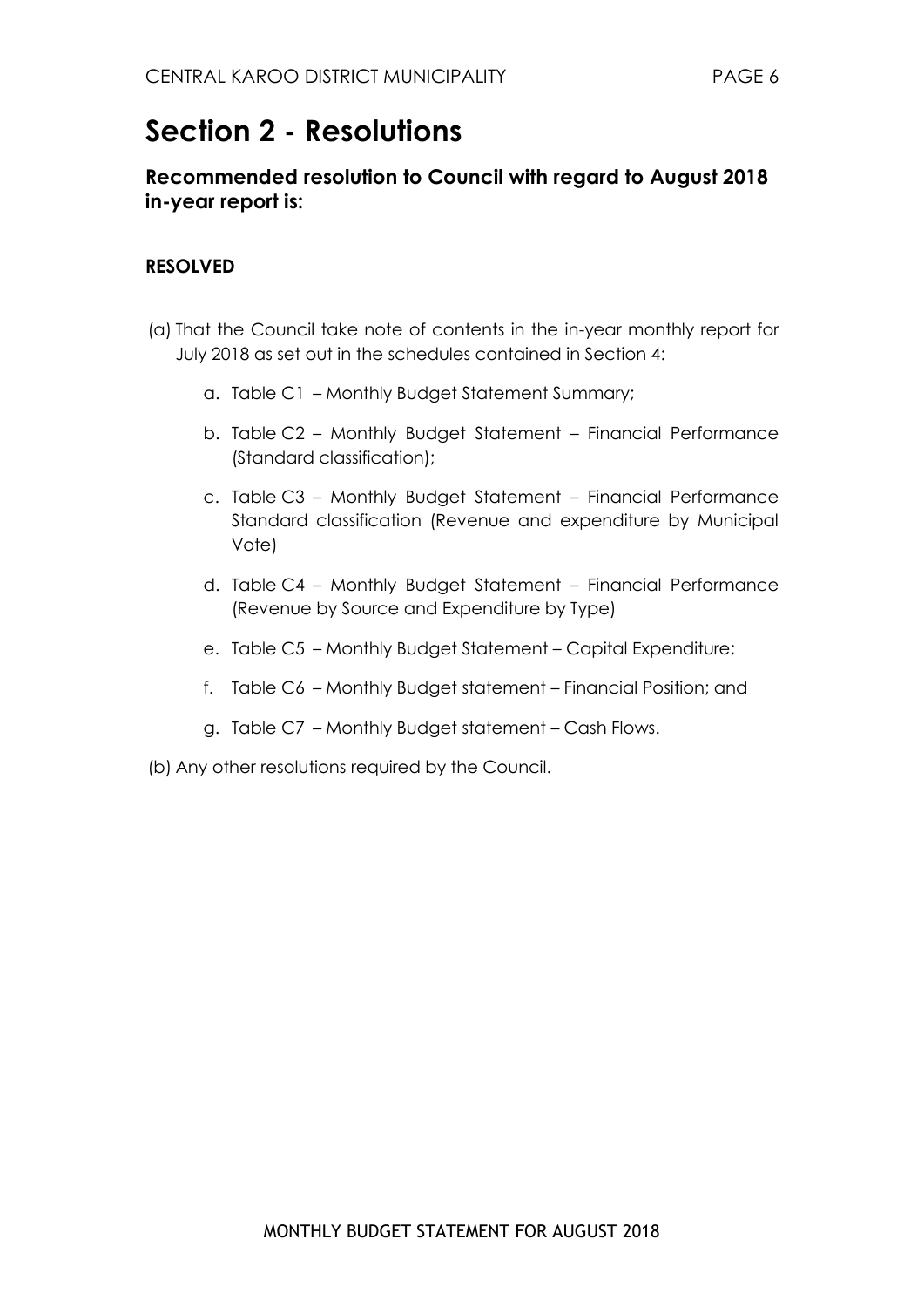#### <span id="page-6-0"></span>**Section 3 – Executive Summary**

#### **3.1 Introduction**

All the schedules reflect the following information:

- Original budget
- Monthly actual figures
- Year to date actual figures
- Year to date budget figures

#### **3.2 Financial Performance; Position and Cash flow**

Section 4 of this report includes the tables with the detail figures.

#### **3.2.1 Financial Performance**

The detail of this section can be found in Section 4 of this report Table C2 (Summary per GFS); Table C3 (Summary per Municipal Vote) and Table C4 (Summary by Revenue Source and Expenditure Type). The latter is used to provide the executive summary.

#### 3.2.1.1 Over all view

The following table summarises the overall position on the capital and operating budgets. Take note that the Operating Expenditure only reflects the direct expenditure and exclude all indirect expenditure e.g. Administrative Costs.

|                               | <u>Capital</u><br><b>Expenditure</b> | <u>Operating</u><br><b>Expenditure</b> | <b>Operating Revenuel</b> |
|-------------------------------|--------------------------------------|----------------------------------------|---------------------------|
| Original Budget               | 1,015,350.00                         | 80,483,157.45                          | 81,896,918.42             |
| Adjustment Budget             | 1,035,350.00                         | 86,692,374,00                          | 88,126,130.00             |
| Actual spend / received (YID) | 40,620.14                            | 12,489,652.44                          | 20,047,244.29             |
| Percentage Spend (YTD)        | 4%                                   | 14%                                    | 23%                       |

The table reflects spending of the capital budget as percentage spend of 4%. The total operating expenditure and revenue reflects percentage spend of 14% and 23% respectively.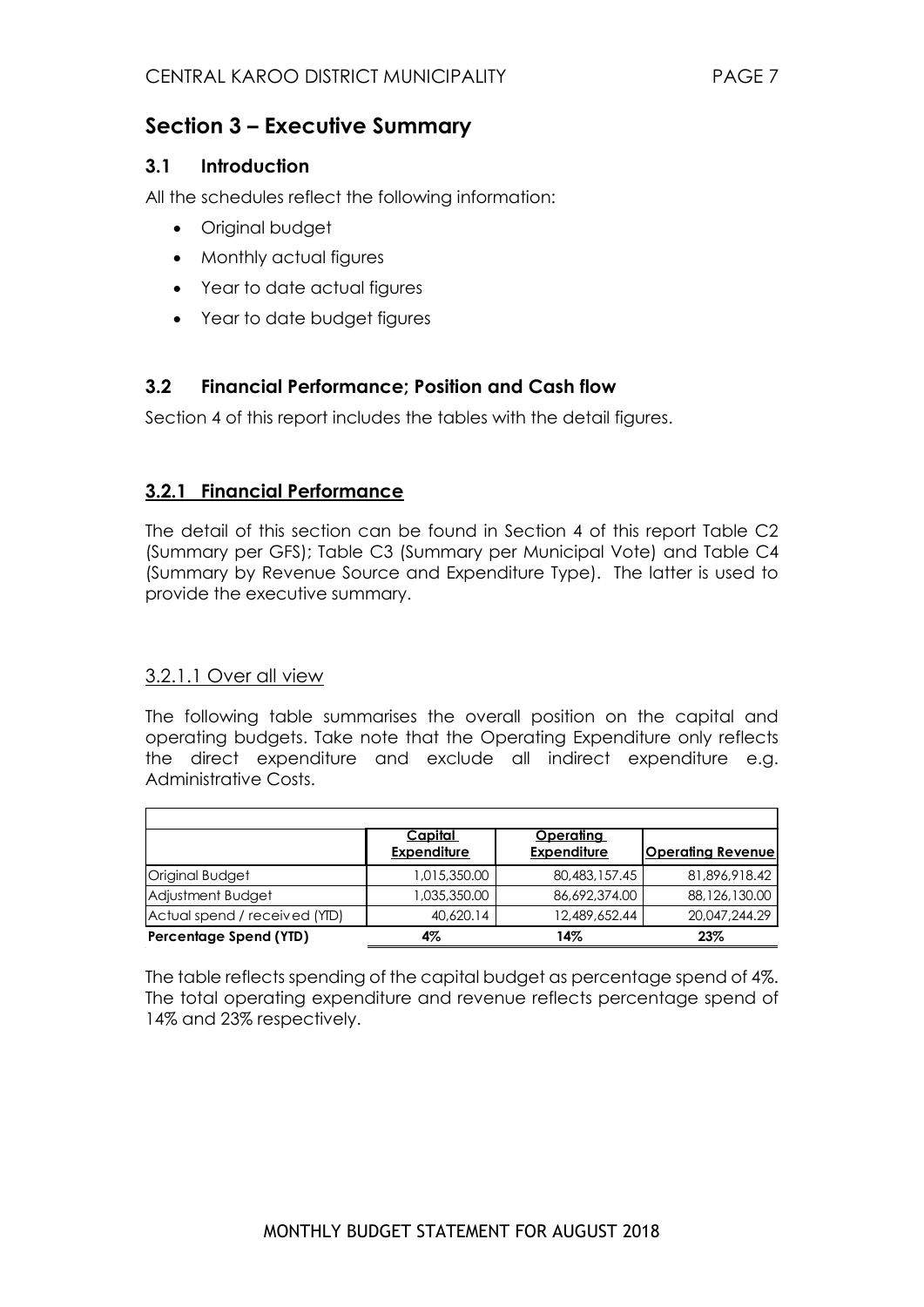#### **3.2.1.2Revenue by Source**

The figures represented in this section are the accrued amounts and not actual cash receipts.

The total revenue excluding capital transfers and contributions for the month of August 2018 is R 7.806 million. Refer to figure 1 for more detail.

The comparisons of the major sources of revenue are illustrated in the figure below:



*Figure 1 – Revenue by source* 

#### **Other Revenue**

The amount raised as reflected for the actual year to date represents 18% of the budget amount. The budgeted amount received (Year-to-date) amounts to 6.841 million.

#### **Interest earned – external investments**

The budget amount for Interest earned R 700 000, whilst the year to date actual revenue is R 113 837.47. Thus, reflecting receipt of 16% at month-end.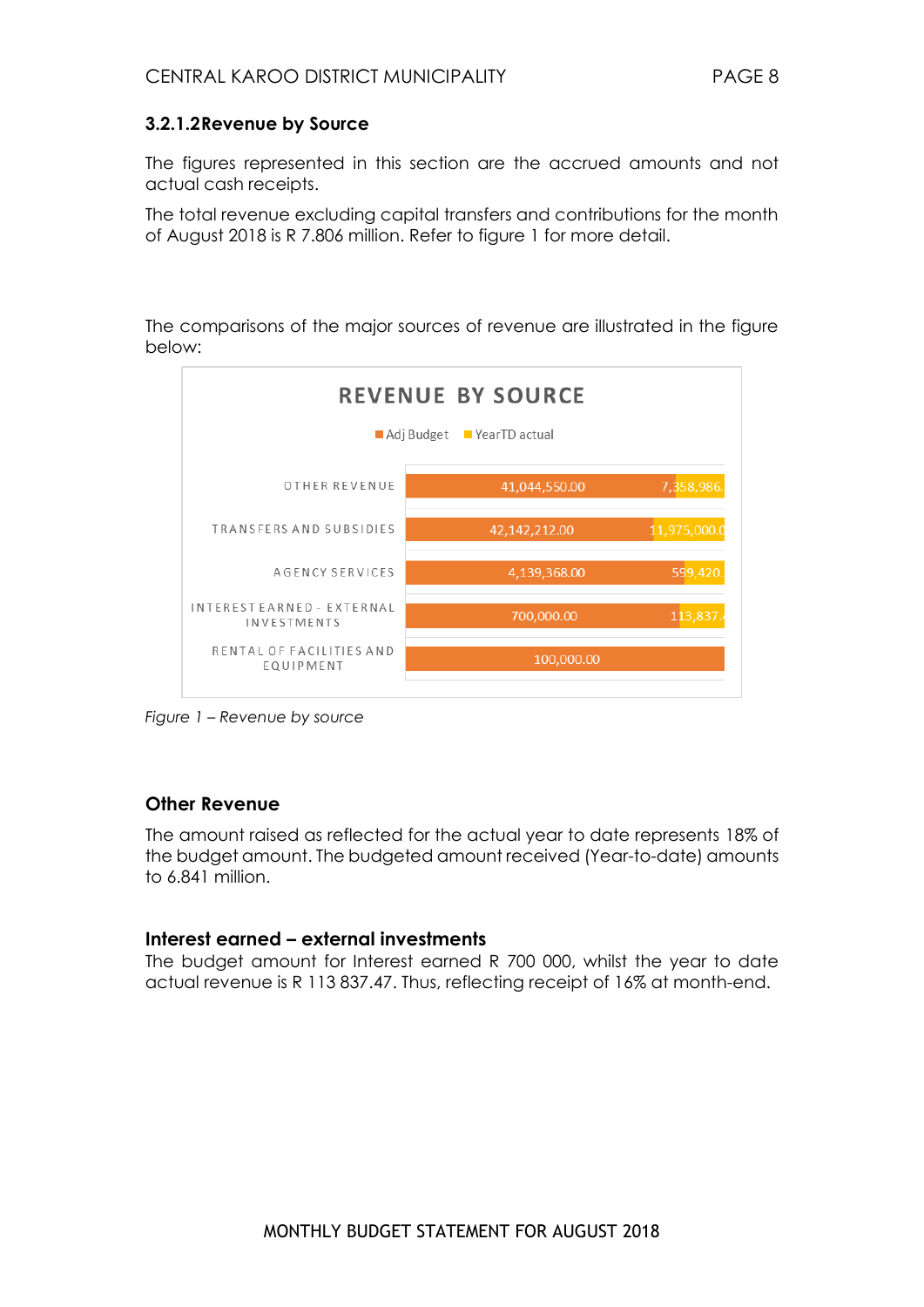#### **3.2.1.2Operating Expenditure by Type**

The figures in this section should represent the accrued amounts; in other words when the goods have been ordered; received or the invoice has been completed (reconciled with goods received and prices quoted) it should be captured as an expense. Shadow figures are reflected on the financial system once an order is issued. This action serves as a budgetary control mechanism and no actual financial entries are passed. These figures cannot be used for reporting purposes. The amounts included as expenditure are currently only those for which a payment run has been completed.

The total actual expenditure amounts to R 12.490 million and the year to date budget is R 14.449 million which represents a **variance of 13.6 %** for the year to date.

#### **3.2.1.3 Operating Expenditure by Municipal Vote (Figure 2)**



*Figure 2 – Breakdown Operating Expenditure by Municipal Vote* 

| <b>Expenditure by Vote</b>     | Original<br><b>Budget</b> | Adjusted Budget YearTD actual |               | % Spend |
|--------------------------------|---------------------------|-------------------------------|---------------|---------|
| Vote 1 - EXECUTIVE AND COUNCIL | 13,400,938.01             | 14,986,159,00                 | 1.814.934.37  | 14%     |
| Vote 2 - BUDGET AND TREASURY   | 11,501,304.69             | 11,168,237.00                 | 1,735,376.37  | 15%     |
| Vote 3 - CORPORATE SERVICES    | 14,875,573.28             | 19,988,018,00                 | 2,364,684.91  | 16%     |
| Vote 4 - TECHNICAL SERVICES    | 40,705,341.48             | 40,549,960.00                 | 6,574,656.79  | 16%     |
| Total Expenditure by Vote      | 80,483,157.45             | 86,692,374.00                 | 12,489,652.44 | 16%     |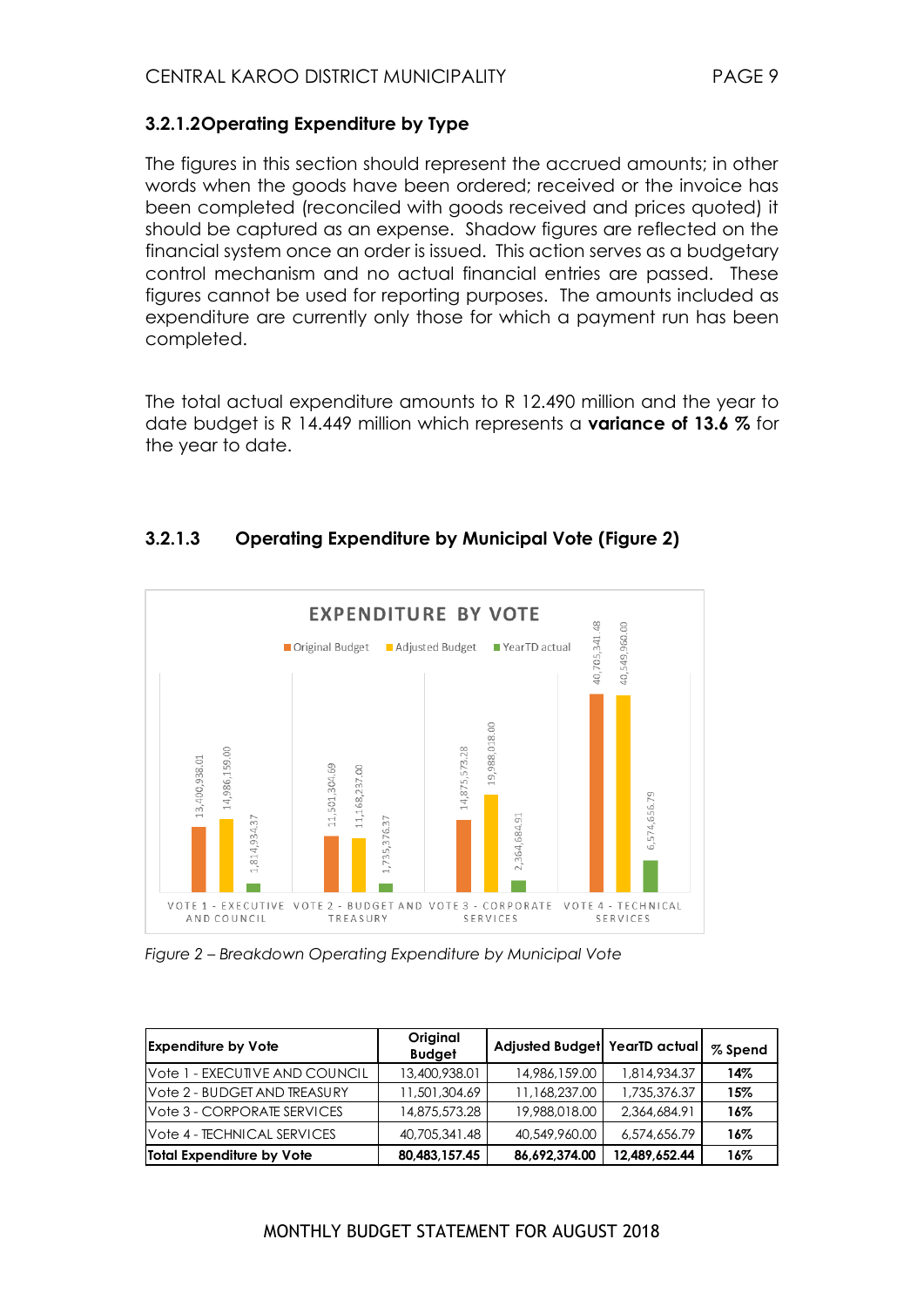The adjustment budget for Technical Service is R 40.550 million of which R 6.575 million has been expended representing 16% of the budget amount.

The adjustment budget for Corporate Services is R 19.988 million of which R 12.365 million has been expended representing 16% of the budget amount.

The adjustment budget for Budget and Treasury is R 11.168 million of which R 1.735 million has been expended representing 15% of the budget amount.

The adjustment budget for Executive and council is R 14.986 million of which R 1.815 million has been expended representing 14% of the budget amount.

#### **3.2.1.4 Capital Expenditure (Figure 3)**

The capital spending for the month of August 2018 amounts to R 39 370.28. The total capital budget amount is R 1.035 million, thus reflecting total spending of 4% at month-end.



*Figure 3 – Breakdown Capital Expenditure by month*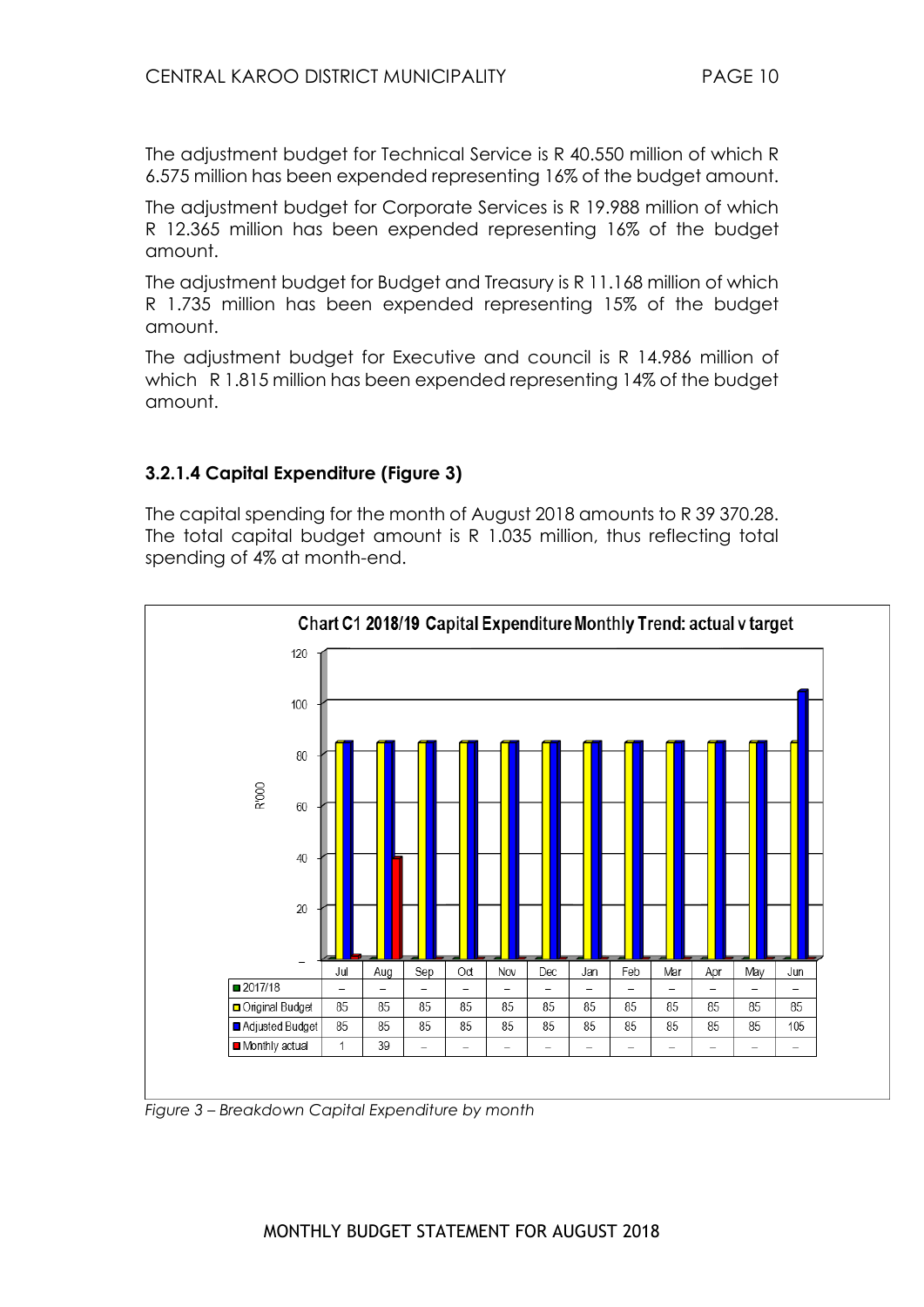#### **3.2.2 Cash Flow**

The detail of this section can be found in Section 4 of this report Table C7 (Cashflow statement). The balance at the end of the month for the cash flow statement amounts to R 14.326 million.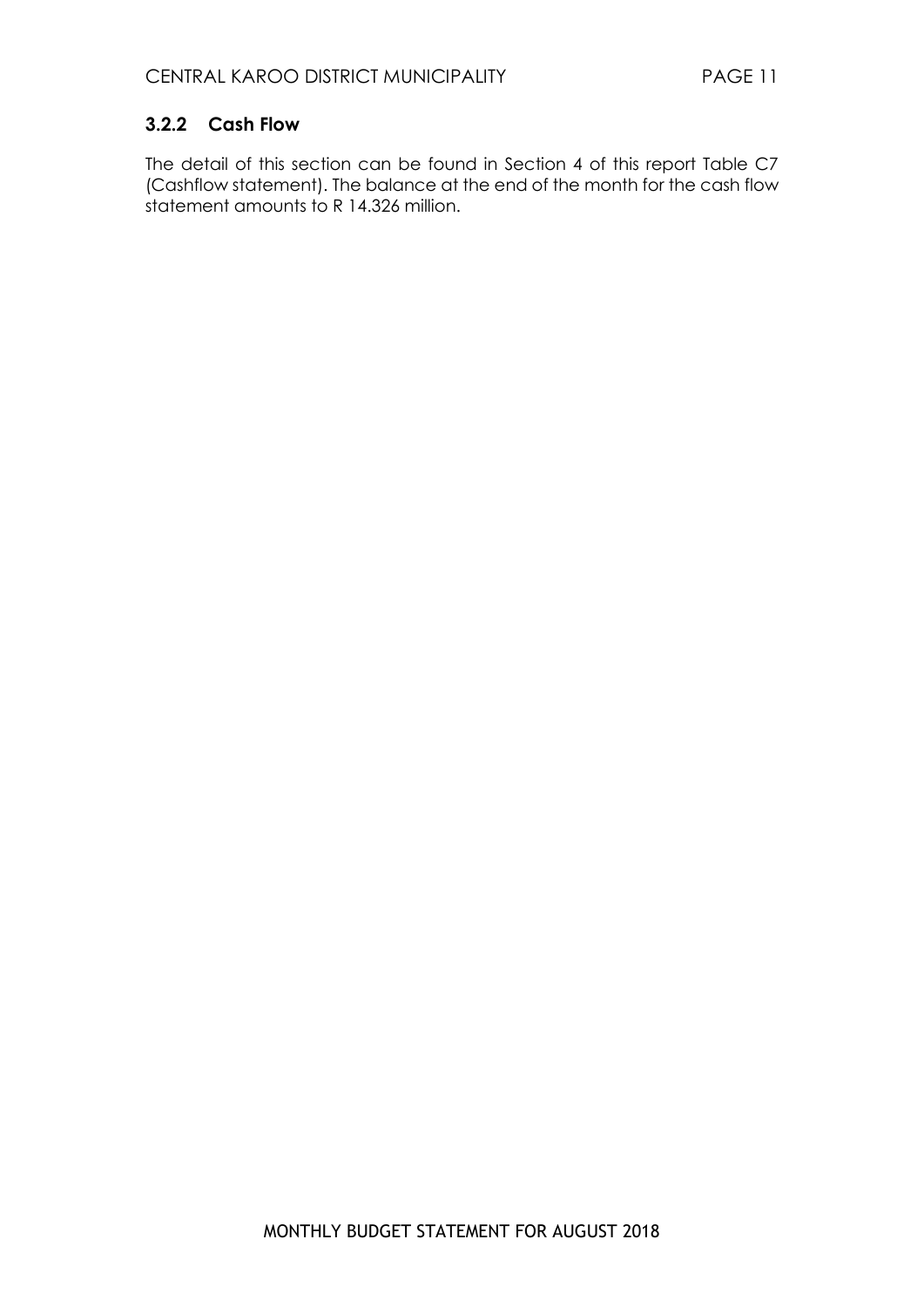### <span id="page-11-0"></span>**Section 4 – In-year budget statement table**

4.1 Monthly budget statements

#### **4.1.1 Table C1: Monthly Budget Statement Summary**

This table provide a summary of the most important information by pulling its information from the other tables to follow.

|                                                   | 2017/18        |                |                          |                | Budget Year 2018/19      |                |                |            |                  |
|---------------------------------------------------|----------------|----------------|--------------------------|----------------|--------------------------|----------------|----------------|------------|------------------|
| Description                                       | Audited        | Original       | Adjusted                 | Monthly        | YearTD                   | YearTD         | <b>YTD</b>     | <b>YTD</b> | <b>Full Year</b> |
|                                                   | Outcome        | <b>Budget</b>  | <b>Budget</b>            | actual         | actual                   | budget         | variance       | variance   | Forecast         |
| R thousands                                       |                |                |                          |                |                          |                |                | %          |                  |
| <b>Financial Performance</b>                      |                |                |                          |                |                          |                |                |            |                  |
| Property rates                                    |                |                |                          |                | L.                       |                | L,             |            |                  |
| Service charges                                   |                |                | L.                       | L              | L.                       |                | L,             |            |                  |
| Investment revenue                                |                | 700            | 700                      | 58             | 114                      | 117            | (3)            | $-2%$      |                  |
| Transfers and subsidies                           |                | 35.883         | 42.142                   | 96             | 11.975                   | 7.024          | 4.951          | 70%        |                  |
| Other own revenue                                 |                | 45,314         | 45,284                   | 7,652          | 7,958                    | 7,547          | 411            | 5%         |                  |
| <b>Total Revenue (excluding capital transfers</b> | L.             | 81,897         | 88,126                   | 7,806          | 20,047                   | 14,688         | 5,360          | 36%        |                  |
| and contributions)                                |                |                |                          |                |                          |                |                |            |                  |
| Employ ee costs                                   |                | 47,419         | 46,926                   | 3,886          | 6,935                    | 7,821          | (886)          | $-11%$     |                  |
| Remuneration of Councillors                       |                | 4,032          | 3,957                    | 311            | 625                      | 660            | (34)           | $-5%$      |                  |
| Depreciation & asset impairment                   |                | 432            | 486                      | L,             | $\overline{\phantom{a}}$ | 81             | (81)           | $-100%$    |                  |
| Finance charges                                   |                | L.             | L.                       | L              | L.                       | L.             |                |            |                  |
| Materials and bulk purchases                      |                | 66             | 1,905                    | $\overline{2}$ | 12                       | 317            | (305)          | $-96%$     |                  |
| Transfers and subsidies                           |                |                | ÷                        | L,             |                          |                |                |            |                  |
| Other expenditure                                 |                | 28,535         | 33,419                   | 2,278          | 4,917                    | 5,570          | (653)          | $-12%$     |                  |
| <b>Total Expenditure</b>                          |                | 80,483         | 86,692                   | 6.478          | 12.490                   | 14.449         | (1, 959)       | $-14%$     |                  |
| Surplus/(Deficit)                                 | -              | 1,414          | 1,434                    | 1,328          | 7,558                    | 239            | 7,319          | 3063%      |                  |
| Transfers and subsidies - capital (monetary alloc | L,             | $\overline{a}$ | $\overline{\phantom{0}}$ | $\overline{a}$ | ÷                        | $\overline{a}$ |                |            |                  |
| Contributions & Contributed assets                | $\rightarrow$  |                | ۳                        | ۳              |                          | L.             |                |            |                  |
| Surplus/(Deficit) after capital transfers &       | $\overline{a}$ | 1.414          | 1,434                    | 1,328          | 7.558                    | 239            | 7.319          | 3063%      |                  |
| contributions                                     |                |                |                          |                |                          |                |                |            |                  |
| Share of surplus/ (deficit) of associate          |                |                |                          |                |                          |                |                |            |                  |
| Surplus/ (Deficit) for the year                   |                | 1,414          | 1,434                    | 1,328          | 7,558                    | 239            | 7,319          | 3063%      |                  |
| Capital expenditure & funds sources               |                |                |                          |                |                          |                |                |            |                  |
| Capital expenditure                               | $\overline{a}$ | 1,015          | 1,035                    | 39             | 41                       | 173            | (132)          | $-76%$     |                  |
| Capital transfers recognised                      |                | 915            | 915                      | 20             | 22                       | 153            | (131)          | $-86%$     |                  |
| Public contributions & donations                  | L              | L.             | L.                       | L              | L,                       | $\overline{a}$ |                |            |                  |
| Borrow ing                                        |                | $\rightarrow$  | L.                       |                |                          |                | $\overline{a}$ |            |                  |
| Internally generated funds                        |                | 100            | 120                      | 19             | 19                       | 20             | (1)            | $-5%$      |                  |
| Total sources of capital funds                    | $\overline{a}$ | 1,015          | 1,035                    | 39             | 41                       | 173            | (132)          | $-76%$     |                  |
| <b>Financial position</b>                         |                |                |                          |                |                          |                |                |            |                  |
| Total current assets                              | 11,306         | 8,131          | 8,091                    |                | 21,429                   |                |                |            | 8,091            |
| Total non current assets                          | 17,711         | 19,260         | 19,280                   |                | 18,769                   |                |                |            | 19,280           |
| Total current liabilities                         | 4,575          | 5,590          | 5,590                    |                | 12,249                   |                |                |            | 5,590            |
| Total non current liabilities                     | 17,549         | 20,387         | 20,387                   |                | 17,179                   |                |                |            | 20,387           |
| Community wealth/Equity                           | 6,893          | 1,414          | $\overline{\phantom{0}}$ |                | 10,770                   |                |                |            | 1,414            |
| Cash flows                                        |                |                |                          |                |                          |                |                |            |                  |
| Net cash from (used) operating                    |                | 1,846          | 1,826                    | 13,569         | 11,139                   | 304            | (10, 835)      | -3560%     |                  |
| Net cash from (used) investing                    |                | (1, 015)       | (1,015)                  | (39)           | 209                      | (169)          | (378)          | 224%       |                  |
| Net cash from (used) financing                    |                | 106            | 106                      | L,             | (11)                     | 18             | 29             | 164%       |                  |
| Cash/cash equivalents at the month/year end       |                | 3,925          | 3,905                    |                | 14,326                   | 3,141          | (11, 184)      | $-356%$    | 2,989            |
| Debtors & creditors analysis                      | 0-30 Days      | 31-60 Days     | 61-90 Days               | 91-120 Days    | 121-150 Dys              | 151-180 Dys    | 181 Dys-       | Over 1Yr   | Total            |
|                                                   |                |                |                          |                |                          |                | 1 Yr           |            |                  |
| Debtors Age Analysis                              |                |                |                          |                |                          |                |                |            |                  |
| Total By Income Source                            | 1,679          | 13             | 167                      | 29             | 480                      | 345            |                | (1)        | 2,712            |
| <b>Creditors Age Analysis</b>                     |                |                |                          |                |                          |                |                |            |                  |
| <b>Total Creditors</b>                            | 652            | 19             | 101                      | 65             | 608                      |                |                |            | 1,445            |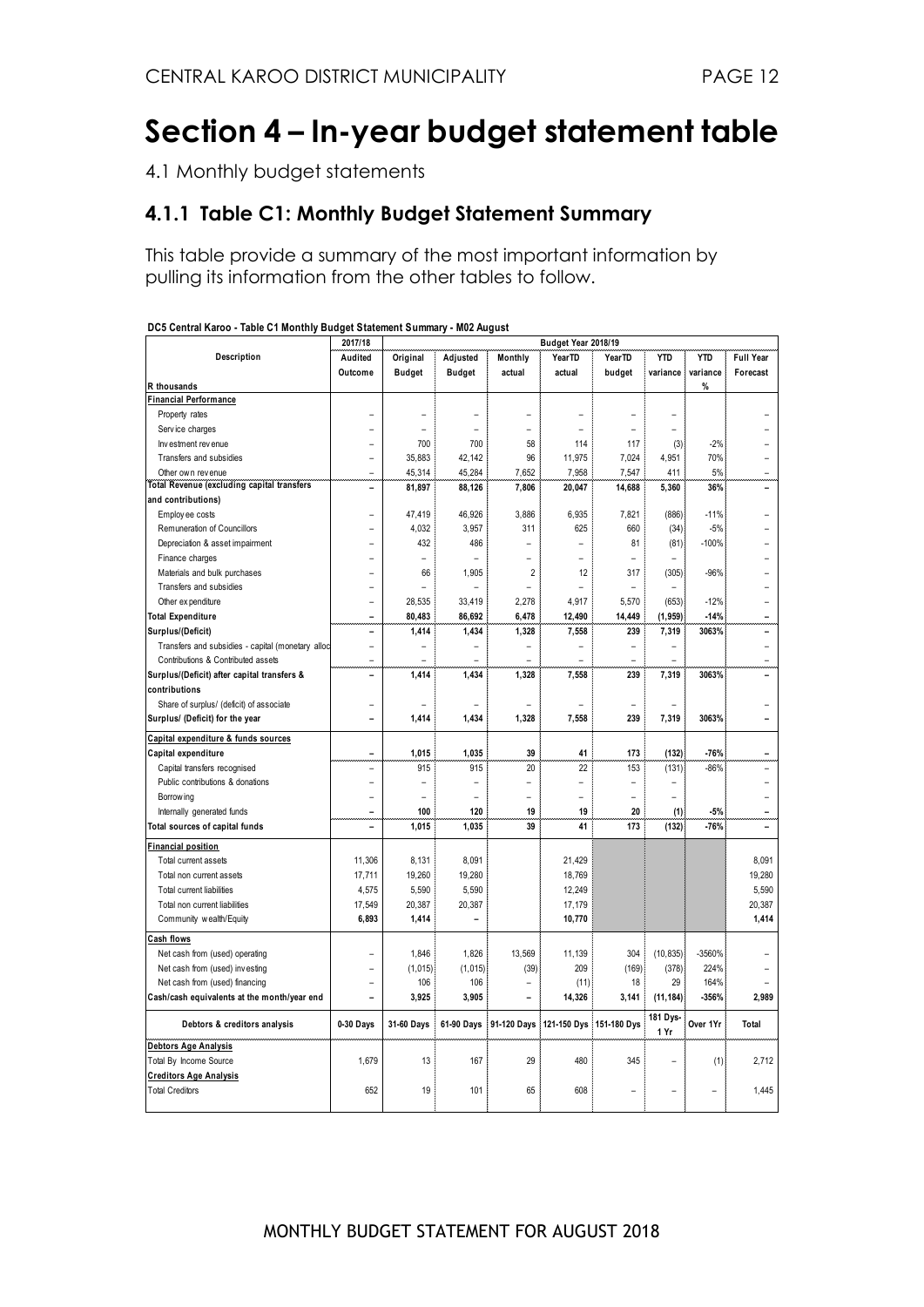#### **4.1.2 Table C2: Monthly Budget Statement - Financial Performance (standard classification)**

This table reflects the operating budget (Financial Performance) in the standard classifications which are the Government Finance Statistics Functions and Sub-functions. These are used by National Treasury to assist the compilation of national and international accounts for comparison purposes, regardless of the unique organisational structures used by the different institutions.

|                                            |                | 2017/18        | Budget Year 2018/19 |                          |         |        |                |                          |            |                  |
|--------------------------------------------|----------------|----------------|---------------------|--------------------------|---------|--------|----------------|--------------------------|------------|------------------|
| Description                                | Ref            | Audited        | Original            | Adjusted                 | Monthly | YearTD | YearTD         | <b>YTD</b>               | <b>YTD</b> | <b>Full Year</b> |
|                                            |                | Outcome        | <b>Budget</b>       | <b>Budget</b>            | actual  | actual | budget         | variance                 | variance   | Forecast         |
| R thousands                                | $\mathbf{1}$   |                |                     |                          |         |        |                |                          | %          |                  |
| Revenue - Functional                       |                |                |                     |                          |         |        |                |                          |            |                  |
| Governance and administration              |                | ۳              | 40,904              | 46,338                   | 556     | 12,796 | 7,723          | 5,073                    | 66%        |                  |
| Ex ecutive and council                     |                | -              | 35,742              | 35,934                   | 192     | 192    | 5,989          | (5, 797)                 | $-97%$     |                  |
| Finance and administration                 |                |                | 5,162               | 10,404                   | 364     | 12,604 | 1,734          | 10,870                   | 627%       |                  |
| Internal audit                             |                | $\overline{a}$ | ۰                   | ۰                        | ۳       | -      | ۰              |                          |            |                  |
| Community and public safety                |                |                | 43                  | 838                      | 4       | 5      | 140            | (135)                    | $-97%$     |                  |
| Community and social services              |                | ۰              | ÷                   | ۰                        | ۰       |        |                | $\overline{a}$           |            |                  |
| Sport and recreation                       |                |                |                     | ۰                        | ÷       | -      |                | ۰                        |            |                  |
| Public safety                              |                |                | L.                  | 795                      | L.      | L.     | 133            | (133)                    | $-100%$    |                  |
| Housing                                    |                |                |                     | ۰                        | L       |        |                | $\overline{\phantom{0}}$ |            |                  |
| Health                                     |                |                | 43                  | 43                       | 4       | 5      | $\overline{7}$ | (2)                      | $-34%$     |                  |
| <b>Economic and environmental services</b> |                |                | 40,950              | 40,950                   | 7,247   | 7,247  | 6,825          | 422                      | 6%         |                  |
| Planning and development                   |                |                |                     | L.                       | L.      |        |                | ÷                        |            |                  |
| Road transport                             |                |                | 40,950              | 40,950                   | 7,247   | 7,247  | 6,825          | 422                      | 6%         |                  |
| Env ironmental protection                  |                |                |                     | $\overline{\phantom{a}}$ | L.      |        |                | ä,                       |            |                  |
| <b>Trading services</b>                    |                |                |                     |                          | L       |        |                | ۰                        |            |                  |
| Energy sources                             |                |                |                     |                          | ۳       |        |                |                          |            |                  |
| Water management                           |                |                |                     |                          |         |        |                |                          |            |                  |
| Waste water management                     |                |                |                     |                          | ۰       |        |                | ÷                        |            |                  |
| Waste management                           |                | L.             | L.                  | ÷                        | ÷       |        |                | ÷                        |            |                  |
| Other                                      | 4              | L.             |                     |                          |         |        |                | L,                       |            |                  |
| Total Revenue - Functional                 | $\overline{2}$ | ÷,             | 81,897              | 88,126                   | 7,806   | 20,047 | 14,688         | 5,360                    | 36%        | ۳                |
| <b>Expenditure - Functional</b>            |                |                |                     |                          |         |        |                |                          |            |                  |
| Governance and administration              |                | -              | 28,452              | 34,447                   | 2,316   | 4,840  | 5,741          | (901)                    | $-16%$     |                  |
| Ex ecutive and council                     |                | -              | 8,283               | 9,049                    | 770     | 1,401  | 1,508          | (107)                    | $-7%$      |                  |
| Finance and administration                 |                | $\overline{a}$ | 19,777              | 24,607                   | 1,459   | 3,353  | 4,101          | (749)                    | $-18%$     |                  |
| Internal audit                             |                | -              | 392                 | 791                      | 86      | 86     | 132            | (45)                     | $-34%$     |                  |
| Community and public safety                |                |                | 6,440               | 7,097                    | 339     | 631    | 1,183          | (551)                    | $-47%$     |                  |
| Community and social services              |                | ۰              |                     | ۰                        | L,      |        |                | ۰                        |            |                  |
| Sport and recreation                       |                |                |                     | ۰                        | ۰       | ۰      |                | $\overline{\phantom{a}}$ |            |                  |
| Public safety                              |                | ۰              | 1,583               | 2,219                    | 74      | 143    | 370            | (226)                    | $-61%$     |                  |
| Housing                                    |                | ۰              | ÷                   | ۰                        | ۳       | ۰      | $\overline{a}$ | $\overline{a}$           |            |                  |
| Health                                     |                | L.             | 4,856               | 4,878                    | 265     | 488    | 813            | (325)                    | $-40%$     |                  |
| <b>Economic and environmental services</b> |                |                | 45,434              | 44,991                   | 3,823   | 7,018  | 7,499          | (481)                    | $-6%$      |                  |
| Planning and development                   |                | L.             | 3,226               | 4,441                    | 201     | 347    | 740            | (393)                    | $-53%$     |                  |
| Road transport                             |                |                | 42,208              | 40,550                   | 3,622   | 6,671  | 6,758          | (88)                     | $-1%$      |                  |
| Env ironmental protection                  |                |                |                     |                          |         |        |                |                          |            |                  |
| <b>Trading services</b>                    |                |                |                     |                          | Ē,      |        |                |                          |            |                  |
| Energy sources                             |                |                |                     |                          |         |        |                |                          |            |                  |
| Water management                           |                |                |                     | $\overline{a}$           | L.      |        |                |                          |            |                  |
| Waste water management                     |                |                |                     | ۰                        | ۰       |        |                | ۰                        |            |                  |
| Waste management                           |                | ۰              | ÷                   | ÷                        | L,      |        |                | ä,                       |            |                  |
| Other                                      |                |                | 157                 | 157                      | L.      |        | 26             | (26)                     | $-100%$    |                  |
| <b>Total Expenditure - Functional</b>      | 3              | $\blacksquare$ | 80,483              | 86,692                   | 6,478   | 12,490 | 14,449         | (1, 959)                 | $-14%$     | ۰                |
| Surplus/ (Deficit) for the year            |                | $\overline{a}$ | 1,414               | 1,434                    | 1,328   | 7,558  | 239            | 7,319                    | 3063%      | ÷                |
|                                            |                |                |                     |                          |         |        |                |                          |            |                  |

|  | DC5 Central Karoo - Table C2 Monthly Budget Statement - Financial Performance (functional classification) - M02 August |
|--|------------------------------------------------------------------------------------------------------------------------|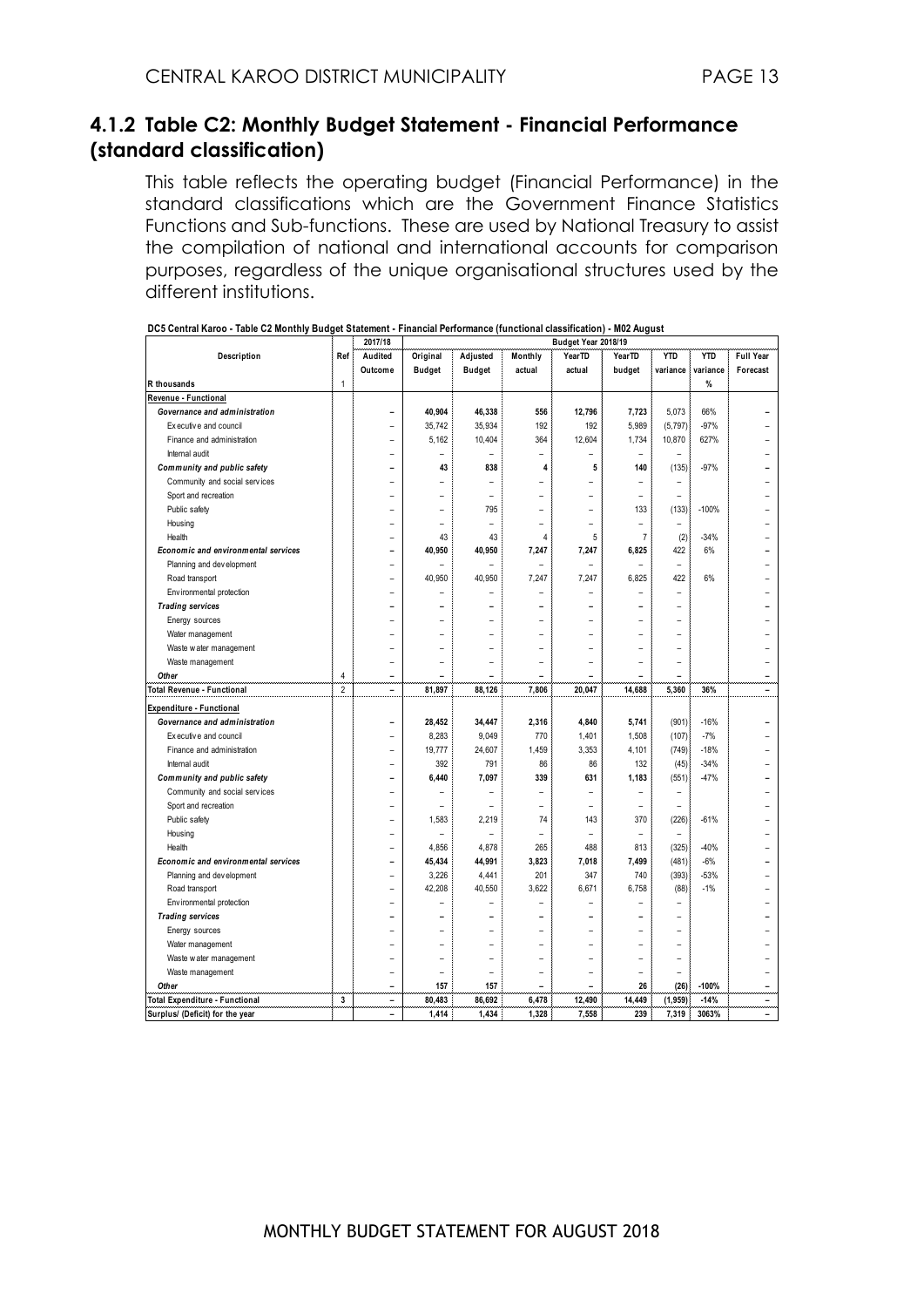#### **4.1.3 Table C3: Monthly Budget Statement - Financial**

The budget is approved by Council on the municipal vote level. The municipal votes reflect the organisational structure of the municipality. On the next paged; as part of Table C3; a table with the sub-votes is also prepared.

| <b>Vote Description</b>          |                | 2017/18                  |                |                          |                          | Budget Year 2018/19 |                          |                          |            |           |
|----------------------------------|----------------|--------------------------|----------------|--------------------------|--------------------------|---------------------|--------------------------|--------------------------|------------|-----------|
|                                  | Ref            | Audited                  | Original       | Adjusted                 | Monthly                  | YearTD              | YearTD                   | <b>YTD</b>               | <b>YTD</b> | Full Year |
|                                  |                | Outcome                  | <b>Budget</b>  | <b>Budget</b>            | actual                   | actual              | budget                   | variance                 | variance   | Forecast  |
| R thousands                      |                |                          |                |                          |                          |                     |                          |                          | %          |           |
| <b>Revenue by Vote</b>           | 1              |                          |                |                          |                          |                     |                          |                          |            |           |
| Vote 1 - EXECUTIVE AND COUNCIL   |                |                          | 35.742         | 36.034                   | 192                      | 192                 | 6,006                    | (5, 814)                 | $-96.8%$   |           |
| Vote 2 - BUDGET AND TREASURY     |                | ۰                        | 5,100          | 4,300                    | 64                       | 12,005              | 717                      | 11,288                   | 1575.1%    |           |
| Vote 3 - CORPORATE SERVICES      |                | ۰                        | 104            | 6,842                    | 303                      | 604                 | 1,140                    | (536)                    | $-47.0%$   |           |
| Vote 4 - TECHNICAL SERVICES      |                | $\overline{\phantom{0}}$ | 40,950         | 40,950                   | 7,247                    | 7,247               | 6,825                    | 422                      | 6.2%       |           |
| Vote 5 - [NAME OF VOTE 5]        |                | ۰                        | $\overline{a}$ | $\overline{\phantom{a}}$ | $\overline{a}$           | -                   |                          | -                        |            |           |
| Vote 6 - [NAME OF VOTE 6]        |                | $\overline{a}$           | ۰              | $\overline{\phantom{a}}$ | ۰                        |                     |                          | ۰                        |            |           |
| Vote 7 - [NAME OF VOTE 7]        |                | $\overline{a}$           | ۰              | ۰                        | ۰                        |                     | $\overline{\phantom{a}}$ | ۰                        |            |           |
| Vote 8 - [NAME OF VOTE 8]        |                | ۰                        |                | ۰                        | ۰                        |                     |                          | -                        |            |           |
| Vote 9 - [NAME OF VOTE 9]        |                |                          |                | ۰                        |                          |                     |                          | -                        |            |           |
| Vote 10 - [NAME OF VOTE 10]      |                | $\overline{\phantom{a}}$ |                | ۰                        | $\overline{\phantom{a}}$ |                     |                          | -                        |            |           |
| Vote 11 - [NAME OF VOTE 11]      |                | ۰                        |                | ۰                        |                          |                     |                          | -                        |            |           |
| Vote 12 - [NAME OF VOTE 12]      |                |                          |                | ۰                        |                          |                     |                          | -                        |            |           |
| Vote 13 - [NAME OF VOTE 13]      |                |                          |                |                          |                          |                     |                          |                          |            |           |
| Vote 14 - [NAME OF VOTE 14]      |                |                          |                |                          |                          |                     |                          |                          |            |           |
| Vote 15 - [NAME OF VOTE 15]      |                | $\overline{\phantom{a}}$ |                |                          | ۰                        |                     |                          | $\overline{\phantom{a}}$ |            |           |
| <b>Total Revenue by Vote</b>     | $\overline{2}$ | ۰                        | 81,897         | 88.126                   | 7.806                    | 20,047              | 14,688                   | 5,360                    | 36.5%      | ٠         |
| <b>Expenditure by Vote</b>       | $\mathbf{1}$   |                          |                |                          |                          |                     |                          |                          |            |           |
| Vote 1 - EXECUTIVE AND COUNCIL   |                | ۰                        | 13,401         | 14,986                   | 1,096                    | 1,815               | 2,498                    | (683)                    | $-27.3%$   |           |
| Vote 2 - BUDGET AND TREASURY     |                | $\overline{\phantom{a}}$ | 11,501         | 11,168                   | 815                      | 1,735               | 1,861                    | (126)                    | $-6.8%$    |           |
| Vote 3 - CORPORATE SERVICES      |                | ۰                        | 14,876         | 19,988                   | 1.041                    | 2,365               | 3,331                    | (967)                    | $-29.0%$   |           |
| Vote 4 - TECHNICAL SERVICES      |                | $\overline{\phantom{a}}$ | 40,705         | 40,550                   | 3,526                    | 6,575               | 6,758                    | (184)                    | $-2.7%$    |           |
| Vote 5 - [NAME OF VOTE 5]        |                | ۰                        |                |                          | ۰                        |                     |                          | ۰                        |            |           |
| Vote 6 - [NAME OF VOTE 6]        |                | -                        |                | ۰                        |                          |                     |                          |                          |            |           |
| Vote 7 - [NAME OF VOTE 7]        |                |                          |                | ۰                        |                          |                     |                          | ۰                        |            |           |
| Vote 8 - [NAME OF VOTE 8]        |                | ۰                        |                | ۰                        | ۰                        |                     |                          | -                        |            |           |
| Vote 9 - [NAME OF VOTE 9]        |                | ۰                        |                | ۰                        | ۰                        |                     | ۰                        |                          |            |           |
| Vote 10 - [NAME OF VOTE 10]      |                |                          |                | ۰                        |                          |                     |                          | -                        |            |           |
| Vote 11 - [NAME OF VOTE 11]      |                |                          |                | ۰                        |                          |                     |                          |                          |            |           |
| Vote 12 - [NAME OF VOTE 12]      |                | ۰                        |                | ÷                        |                          |                     |                          | -                        |            |           |
| Vote 13 - [NAME OF VOTE 13]      |                |                          |                |                          |                          |                     |                          |                          |            |           |
| Vote 14 - [NAME OF VOTE 14]      |                |                          |                | ÷                        | ۰                        |                     |                          | -                        |            |           |
| Vote 15 - [NAME OF VOTE 15]      |                | ۰                        |                |                          | ۰                        |                     |                          |                          |            | ۰         |
| <b>Total Expenditure by Vote</b> | $\overline{2}$ | ۰                        | 80,483         | 86,692                   | 6,478                    | 12,490              | 14,449                   | (1, 959)                 | $-13.6%$   | Ξ.        |
| Surplus/ (Deficit) for the year  | $\overline{2}$ | -                        | 1,414          | 1,434                    | 1,328                    | 7,558               | 239                      | 7.319                    | 3062.7%    | -         |

**DC5 Central Karoo - Table C3 Monthly Budget Statement - Financial Performance (revenue and expenditure by municipal vote) - M02 August**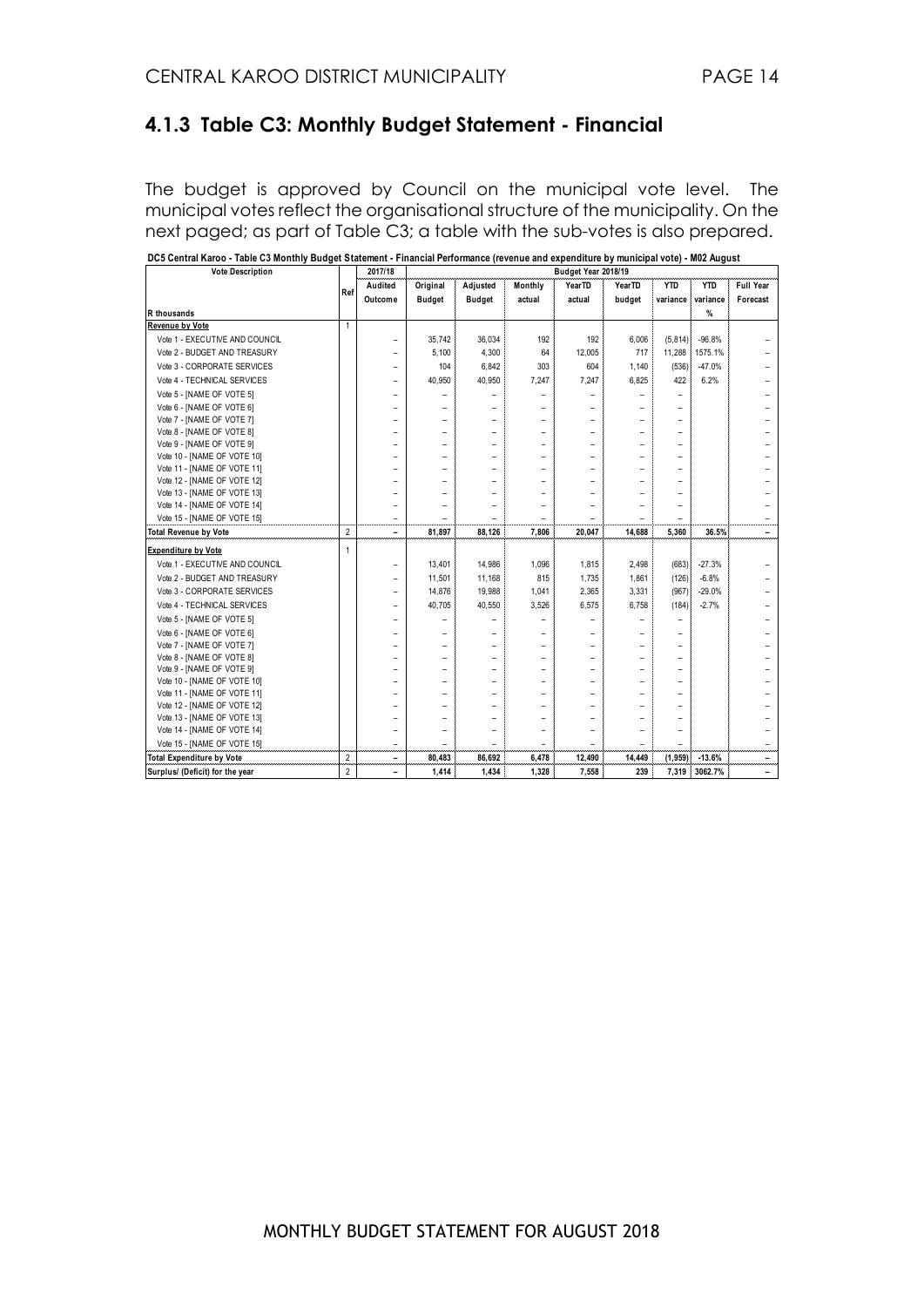#### 4.1.3 Table C3C: Monthly Budget Statement - Financial

| DC5 Central Karoo - Table C3 Monthly Budget Statement - Financial Performance (revenue and expenditure by municipal vote) - A - M02 August |  |  |
|--------------------------------------------------------------------------------------------------------------------------------------------|--|--|
|                                                                                                                                            |  |  |

| <b>Vote Description</b>                                         | Ref                     | 2017/18                      |                           |                                                      |                                                      | Budget Year 2018/19      |                                      |                               |                                |                          |
|-----------------------------------------------------------------|-------------------------|------------------------------|---------------------------|------------------------------------------------------|------------------------------------------------------|--------------------------|--------------------------------------|-------------------------------|--------------------------------|--------------------------|
| R thousand                                                      |                         | Audited<br>Outcome           | Original<br><b>Budget</b> | Adjusted<br><b>Budget</b>                            | Monthly<br>actual                                    | YearTD<br>actual         | YearTD<br>budget                     |                               | YTD variance YTD variance<br>% | Full Year<br>Forecast    |
| <b>Revenue by Vote</b><br>Vote 1 - EXECUTIVE AND COUNCIL        | 1                       | $\qquad \qquad \blacksquare$ | 35,742                    | 36,034                                               | 192                                                  | 192                      | 6,006                                | (5.814)                       | $-97%$                         | Ξ.                       |
| 1.1 - MUNICIPAL MANAGER                                         |                         |                              | 6,227                     | 6,519                                                | 192                                                  | 192                      | 1,087                                | (895)                         | $-82%$                         |                          |
| 1.2 - COUNCIL GENERAL EXPENSES                                  |                         |                              | 29,515                    | 29,515                                               | $\overline{\phantom{a}}$                             | $\overline{\phantom{0}}$ | 4,919                                | (4, 919)                      | $-100%$                        |                          |
|                                                                 |                         |                              |                           |                                                      | 64                                                   |                          | 717                                  |                               |                                |                          |
| Vote 2 - BUDGET AND TREASURY<br>2.1 - FINANCIAL SERVICES        |                         | $\overline{\phantom{a}}$     | 5,100<br>4,100            | 4,300<br>3,300                                       | 64                                                   | 12,005<br>12,005         | 550                                  | 11,288<br>11,455              | 1575%<br>2083%                 | $\overline{\phantom{a}}$ |
| 2.2 - DISTRICT COUNCIL LEVIES                                   |                         |                              |                           |                                                      | $\overline{\phantom{0}}$                             | $\overline{a}$           | $\equiv$                             |                               |                                |                          |
| 2.3 - FINANCE MANAGEMENT GRANT                                  |                         |                              | 1,000                     | 1,000                                                | $\overline{\phantom{a}}$                             | ۳                        | 167                                  | (167)                         | $-100%$                        |                          |
|                                                                 |                         |                              |                           |                                                      |                                                      |                          | $\overline{\phantom{0}}$             |                               |                                |                          |
| <b>Vote 3 - CORPORATE SERVICES</b>                              |                         | $\blacksquare$               | 104                       | 6,842                                                | 303                                                  | 604                      | 1,140                                | (536)                         | -47%                           | $\blacksquare$           |
| 3.1 - CORPORATE SERVICES                                        |                         |                              | 62                        | 6,004                                                | 300                                                  | 599                      | 1,001                                | (401)                         | $-40%$                         |                          |
| 3.2 - TOURISM<br>3.3 - PMU                                      |                         |                              | ۳                         | ۳                                                    | ٠                                                    | ۳                        | ۳                                    | ۰                             |                                |                          |
| 3.4 - ENVIRONMENTAL HEALTH                                      |                         |                              | Ξ<br>43                   | Ξ<br>43                                              | $\overline{\phantom{0}}$<br>4                        | Ξ<br>5                   | $\qquad \qquad -$<br>$\overline{7}$  | (2)                           | $-34%$                         |                          |
| 3.5 - CIVIL DEFENCE                                             |                         |                              | Ξ                         | 795                                                  | ÷,                                                   | $\overline{\phantom{0}}$ | 133                                  | (133)                         | $-100%$                        |                          |
|                                                                 |                         |                              |                           |                                                      |                                                      |                          |                                      |                               |                                |                          |
| Vote 4 - TECHNICAL SERVICES<br>4.1 - ROADS                      |                         | $\overline{\phantom{a}}$     | 40,950<br>40,950          | 40,950<br>40,950                                     | 7,247<br>7,247                                       | 7,247<br>7,247           | 6,825<br>6,825                       | 422<br>422                    | 6%<br>6%                       | $\overline{\phantom{a}}$ |
| 4.2 - TRANSPORT FUND                                            |                         |                              |                           |                                                      |                                                      |                          |                                      |                               |                                |                          |
|                                                                 |                         |                              |                           |                                                      |                                                      |                          |                                      | ۰                             |                                |                          |
| <b>Total Revenue by Vote</b>                                    | $\overline{2}$          | $\overline{a}$               | 81,897                    | 88,126                                               | 7,806                                                | 20,047                   | 14,688                               | 5,360                         | 36%                            | ÷.                       |
| <b>Expenditure by Vote</b><br>Vote 1 - EXECUTIVE AND COUNCIL    | $\mathbf{1}$            | $\overline{\phantom{0}}$     | 13,401                    | 14,986                                               | 1,096                                                | 1,815                    | 2,498                                | (683)                         | $-27%$                         | Ξ.                       |
| 1.1 - MUNICIPAL MANAGER                                         |                         |                              | 4,720                     | 4,826                                                | 471                                                  | 643                      | 804                                  | (162)                         | $-20%$                         |                          |
| 1.2 - COUNCIL GENERAL EXPENSES                                  |                         |                              | 4,731                     | 5,941                                                | 311                                                  | 688                      | 990                                  | (303)                         | $-31%$                         |                          |
| 1.3 - INTERNAL AUDIT                                            |                         |                              | 724                       | 791                                                  | 113                                                  | 138                      | 132                                  | 6                             | 4%                             |                          |
| $1.4 - DP$<br>$1.5 - EDA$                                       |                         |                              | ۳<br>30                   | $\overline{\phantom{0}}$<br>$\overline{\phantom{0}}$ | $\overline{\phantom{a}}$<br>$\overline{\phantom{a}}$ | ÷<br>Ξ                   | $\equiv$<br>$\overline{\phantom{0}}$ | $\equiv$                      |                                |                          |
| $1.6 - LED$                                                     |                         |                              |                           | ÷                                                    | $\equiv$                                             | L,                       | $\equiv$                             |                               |                                |                          |
| 1.7 - STRATEGIC PLANNING                                        |                         |                              | 3,196                     | 3,428                                                | 201                                                  | 347                      | 571                                  | (224)                         | $-39%$                         |                          |
|                                                                 |                         |                              |                           |                                                      |                                                      |                          |                                      | ÷                             |                                |                          |
|                                                                 |                         |                              |                           |                                                      |                                                      |                          |                                      |                               |                                |                          |
| Vote 2 - BUDGET AND TREASURY                                    |                         | $\qquad \qquad -$            | 11,501                    | 11.168                                               | 815                                                  | 1,735                    | 1,861                                | (126)                         | $-7%$                          | $\blacksquare$           |
| 2.1 - FINANCIAL SERVICES                                        |                         |                              | 10,730                    | 10,200                                               | 750                                                  | 1,658                    | 1,700                                | (42)<br>۰                     | $-2%$                          |                          |
| 2.2 - DISTRICT COUNCIL LEVIES<br>2.3 - FINANCE MANAGEMENT GRANT |                         |                              | 771                       | 969                                                  | $\equiv$<br>64                                       | Ξ<br>77                  | 161                                  | (84)                          | $-52%$                         |                          |
|                                                                 |                         |                              |                           |                                                      |                                                      |                          |                                      |                               |                                |                          |
|                                                                 |                         |                              |                           |                                                      |                                                      |                          |                                      |                               |                                |                          |
| Vote 3 - CORPORATE SERVICES<br>3.1 - CORPORATE SERVICES         |                         | $\overline{\phantom{a}}$     | 14,876<br>8,174           | 19,988<br>12,734                                     | 1,041<br>702                                         | 2,365<br>1,733           | 3,331<br>2,122                       | (967)<br>(389)                | $-29%$<br>$-18%$               | $\blacksquare$           |
| 3.2 - TOURISM                                                   |                         |                              | 157                       | 157                                                  | $\equiv$                                             | ÷,                       | 26                                   | (26)                          | $-100%$                        |                          |
| 3.3 - PMU                                                       |                         |                              | ٠                         | $\overline{\phantom{m}}$                             | $\overline{\phantom{a}}$                             | ۳                        | $\overline{\phantom{0}}$             |                               |                                |                          |
| 3.4 - ENVIRONMENTAL HEALTH<br>3.5 - CIVIL DEFENCE               |                         |                              | 4,861<br>1,583            | 4,878<br>2,219                                       | 265<br>74                                            | 488<br>143               | 813<br>370                           | (325)<br>(226)                | $-40%$<br>$-61%$               |                          |
| 3.6 - GRANTS AND SUBSIDIES                                      |                         |                              |                           |                                                      | $\overline{\phantom{0}}$                             | Ξ                        |                                      |                               |                                |                          |
| 3.7 - WORK FOR WATER                                            |                         |                              | 100                       |                                                      | ٠                                                    | ۳                        | $\qquad \qquad -$                    | ۰                             |                                |                          |
| 3.8 - NUTRITION SCHEME                                          |                         |                              |                           |                                                      |                                                      |                          |                                      |                               |                                |                          |
|                                                                 |                         |                              | ÷<br>٠                    |                                                      |                                                      |                          |                                      | -<br>$\overline{\phantom{a}}$ |                                |                          |
| Vote 4 - TECHNICAL SERVICES                                     |                         | $\overline{\phantom{a}}$     | 40,705                    | 40,550                                               | 3,526                                                | 6,575                    | 6,758                                | (184)                         | $-3%$                          | $\blacksquare$           |
| 4.1 - ROADS                                                     |                         |                              | 40,705                    | 40,550                                               | 3,526                                                | 6,575                    | 6,758                                | (184)                         | $-3%$                          |                          |
|                                                                 |                         |                              |                           |                                                      |                                                      |                          |                                      | -                             |                                |                          |
| <b>Total Expenditure by Vote</b>                                | $\overline{\mathbf{c}}$ | $\overline{\phantom{0}}$     | 80,483                    | 86,692                                               | 6,478                                                | 12,490                   | 14,449                               | (1,959)                       | (0)                            | ۰.                       |
| Surplus/ (Deficit) for the year                                 | $\overline{\mathbf{c}}$ | $\qquad \qquad -$            | 1,414                     | 1,434                                                | 1,328                                                | 7,558                    | 239                                  | 7,319                         | 0                              | Ξ.                       |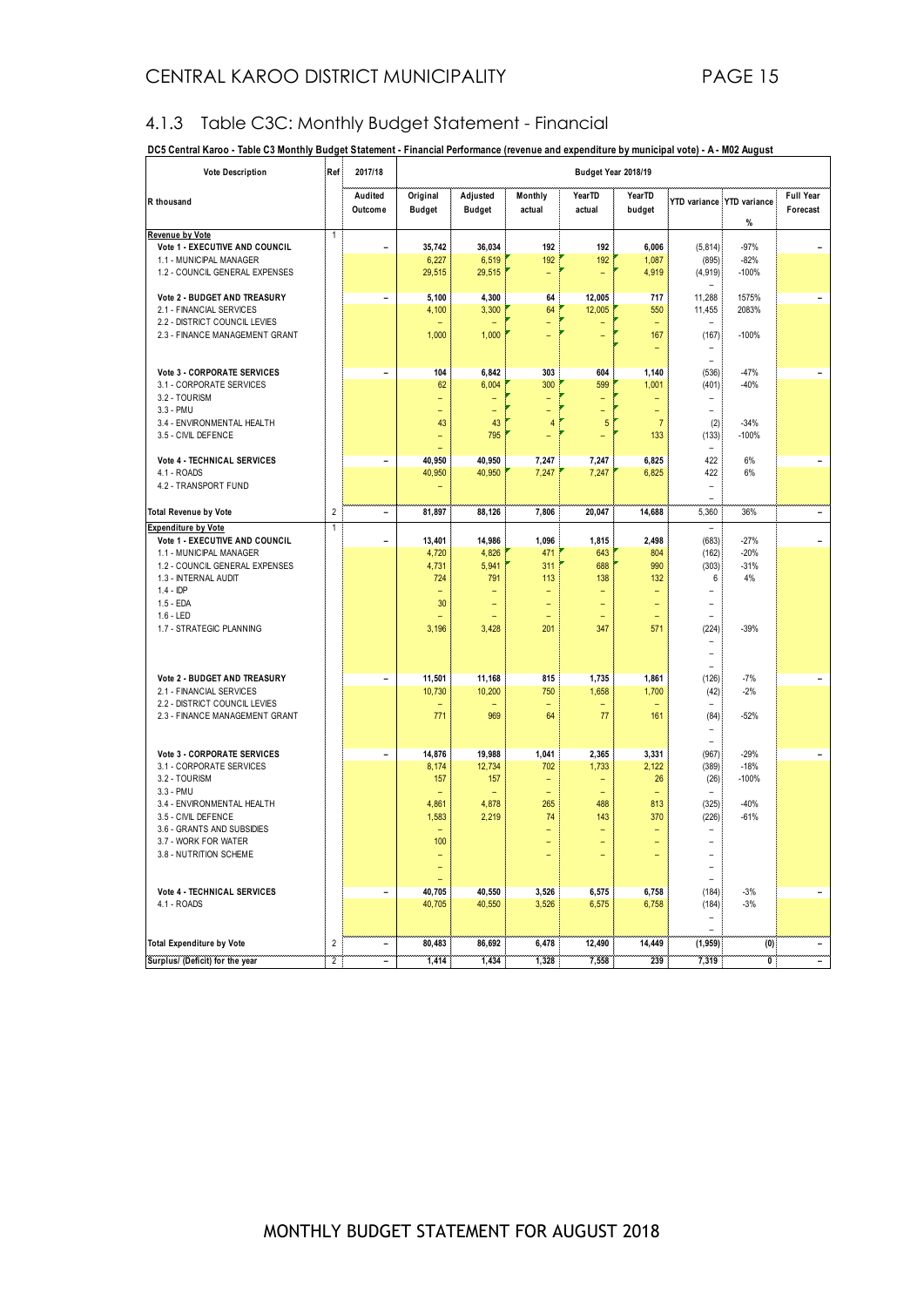#### **4.1.5Table C4: Monthly Budget Statement - Financial Performance (revenue and expenditure)**

This table reflects the operating budget and actual figures of the financial performance. The revenue is specifically set out by source due to the fact that Council approves the revenue budget by source and the expenditure budget by vote.

|                                                                                 |     | 2017/18                  |                   |                          |                | Budget Year 2018/19 |                          |                          |            |                          |
|---------------------------------------------------------------------------------|-----|--------------------------|-------------------|--------------------------|----------------|---------------------|--------------------------|--------------------------|------------|--------------------------|
| Description                                                                     | Ref | Audited                  | Original          | Adjusted                 | Monthly        | YearTD              | <b>YearTD</b>            | <b>YTD</b>               | <b>YTD</b> | Full Year                |
|                                                                                 |     | Outcome                  | <b>Budget</b>     | <b>Budget</b>            | actual         | actual              | budget                   | variance                 | variance   | Forecast                 |
| R thousands                                                                     |     |                          |                   |                          |                |                     |                          |                          | %          |                          |
| Revenue By Source                                                               |     |                          |                   |                          |                |                     |                          |                          |            |                          |
| Property rates                                                                  |     |                          |                   |                          |                |                     |                          |                          |            |                          |
| Service charges - electricity revenue                                           |     |                          |                   |                          |                |                     |                          |                          |            |                          |
| Service charges - water revenue                                                 |     |                          |                   |                          |                |                     |                          |                          |            |                          |
| Service charges - sanitation revenue                                            |     |                          |                   |                          |                |                     |                          |                          |            |                          |
| Service charges - refuse revenue                                                |     |                          |                   |                          |                |                     |                          | $\equiv$                 |            |                          |
| Service charges - other                                                         |     |                          | ۳                 |                          | ٠              |                     | Ξ                        | ÷                        |            |                          |
| Rental of facilities and equipment                                              |     |                          | 100               | 100                      | ۰              | ۳                   | 17                       | (17)                     | $-100%$    |                          |
| Interest earned - external investments                                          |     |                          | 700               | 700                      | 58             | 114                 | 117                      | (3)                      | $-2%$      |                          |
| Interest earned - outstanding debtors                                           |     |                          |                   |                          |                |                     |                          |                          |            |                          |
| Dividends received                                                              |     |                          | $\qquad \qquad -$ |                          |                |                     | $\overline{\phantom{0}}$ | -                        |            |                          |
| Fines, penalties and forfeits                                                   |     |                          |                   |                          | L,             |                     | Ξ                        | $\overline{a}$           |            |                          |
| Licences and permits                                                            |     |                          |                   |                          |                |                     | Ξ                        |                          |            |                          |
| Agency services                                                                 |     |                          | 3,947             | 4,139                    | 300            | 599                 | 690                      | (90)                     | $-13%$     |                          |
| Transfers and subsidies                                                         |     |                          | 35,883            | 42,142                   | 96             | 11,975              | 7,024                    | 4,951                    | 70%        |                          |
| Other revenue                                                                   |     |                          | 41,267            | 41,045                   | 7,352          | 7,359               | 6,841                    | 518                      | 8%         |                          |
| Gains on disposal of PPE                                                        |     |                          |                   |                          |                |                     |                          |                          |            |                          |
| Total Revenue (excluding capital transfers and                                  |     | $\overline{\phantom{0}}$ | 81,897            | 88,126                   | 7,806          | 20,047              | 14,688                   | 5,360                    | 36%        |                          |
| contributions)                                                                  |     |                          |                   |                          |                |                     |                          |                          |            |                          |
| <b>Expenditure By Type</b>                                                      |     |                          |                   |                          |                |                     |                          |                          |            |                          |
| Employ ee related costs                                                         |     |                          | 47,419            | 46,926                   | 3,886          | 6,935               | 7,821                    | (886)                    | $-11%$     |                          |
| Remuneration of councillors                                                     |     |                          | 4,032             | 3,957                    | 311            | 625                 | 660                      | (34)                     | $-5%$      |                          |
| Debt impairment                                                                 |     |                          | $\qquad \qquad -$ |                          |                |                     | $\overline{\phantom{0}}$ |                          |            |                          |
| Depreciation & asset impairment                                                 |     |                          | 432               | 486                      |                |                     | 81                       | (81)                     | $-100%$    |                          |
| Finance charges                                                                 |     |                          | $\equiv$          |                          |                |                     | $\overline{\phantom{0}}$ | $\overline{\phantom{0}}$ |            |                          |
| <b>Bulk purchases</b>                                                           |     |                          | $\qquad \qquad -$ | $\overline{\phantom{0}}$ |                |                     | Ξ                        | $\equiv$                 |            |                          |
|                                                                                 |     |                          |                   |                          |                |                     |                          |                          |            |                          |
| Other materials                                                                 |     |                          | 66                | 1,905                    | $\overline{2}$ | 12                  | 317                      | (305)                    | $-96%$     |                          |
| Contracted services                                                             |     |                          | 1,406             | 5,362                    | 58             | 641                 | 894                      | (252)                    | $-28%$     |                          |
| Transfers and subsidies                                                         |     |                          |                   |                          |                |                     |                          | $\overline{\phantom{0}}$ |            |                          |
| Other expenditure                                                               |     |                          | 27,128            | 28,057                   | 2,220          | 4,276               | 4,676                    | (400)                    | $-9%$      |                          |
| Loss on disposal of PPE                                                         |     |                          |                   |                          |                |                     |                          |                          |            |                          |
| <b>Total Expenditure</b>                                                        |     |                          | 80,483            | 86,692                   | 6,478          | 12,490              | 14,449                   | (1, 959)                 | $-14%$     |                          |
| Surplus/(Deficit)<br>i i ansiers and subsidies - capital (monetary allocations) |     | $\overline{a}$           | 1,414             | 1,434                    | 1,328          | 7,558               | 239                      | 7,319                    | 0          |                          |
| (National / Provincial and District)                                            |     |                          |                   |                          |                |                     |                          |                          |            |                          |
| (National / Provincial Departmental Agencies,                                   |     |                          |                   |                          |                |                     |                          |                          |            |                          |
| Households, Non-profit Institutions, Private Enterprises,                       |     |                          |                   |                          |                |                     |                          |                          |            |                          |
| Public Corporatons, Higher Educational Institutions)                            |     |                          |                   |                          |                |                     |                          |                          |            |                          |
| Transfers and subsidies - capital (in-kind - all)                               |     |                          |                   |                          |                |                     |                          |                          |            |                          |
| Surplus/(Deficit) after capital transfers &                                     |     | ۰                        | 1,414             | 1,434                    | 1,328          | 7,558               | 239                      |                          |            |                          |
| contributions                                                                   |     |                          |                   |                          |                |                     |                          |                          |            |                          |
| Tax ation                                                                       |     |                          |                   |                          |                |                     |                          | $\equiv$                 |            |                          |
|                                                                                 |     |                          |                   |                          |                |                     |                          |                          |            |                          |
| Surplus/(Deficit) after taxation                                                |     | $\overline{a}$           | 1,414             | 1,434                    | 1,328          | 7,558               | 239                      |                          |            | ۰                        |
| Attributable to minorities                                                      |     |                          |                   |                          |                |                     |                          |                          |            |                          |
| Surplus/(Deficit) attributable to municipality                                  |     | $\overline{a}$           | 1,414             | 1,434                    | 1,328          | 7,558               | 239                      |                          |            | ۰                        |
| Share of surplus/ (deficit) of associate                                        |     |                          |                   |                          |                |                     |                          |                          |            |                          |
| Surplus/ (Deficit) for the year                                                 |     | $\overline{\phantom{0}}$ | 1,414             | 1,434                    | 1,328          | 7,558               | 239                      |                          |            | $\overline{\phantom{0}}$ |

#### **DC5 Central Karoo - Table C4 Monthly Budget Statement - Financial Performance (revenue and expenditure) - M02 August**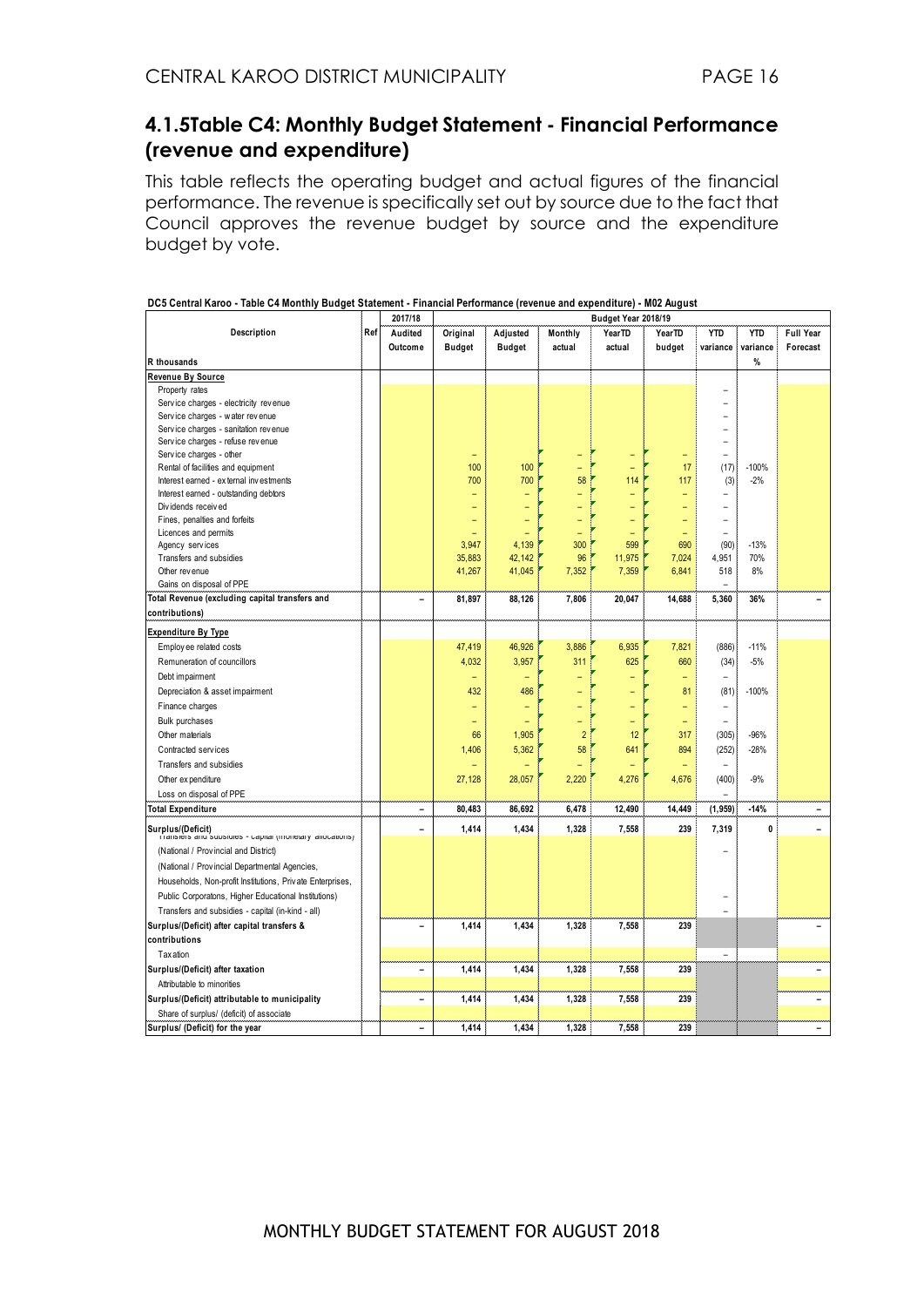#### **4.1.6 Table C5: Monthly Budget Statement - Capital Expenditure (municipal vote, standard classification and funding**)

| DC5 Central Karoo - Table C5 Monthly Budget Statement - Capital Expenditure (municipal vote, functional classification and funding) - M02 August<br>2017/18<br>Budget Year 2018/19 |                |                          |                          |                          |                              |                          |                          |                          |            |                          |
|------------------------------------------------------------------------------------------------------------------------------------------------------------------------------------|----------------|--------------------------|--------------------------|--------------------------|------------------------------|--------------------------|--------------------------|--------------------------|------------|--------------------------|
| <b>Vote Description</b>                                                                                                                                                            | Ref            | Audited                  | Original                 | Adjusted                 | Monthly                      | YearTD                   | YearTD                   | <b>YTD</b>               | <b>YTD</b> | Full Year                |
|                                                                                                                                                                                    |                | Outcome                  | <b>Budget</b>            | <b>Budget</b>            | actual                       | actual                   | budget                   | variance                 | variance   | Forecast                 |
| R thousands                                                                                                                                                                        | $\mathbf{1}$   |                          |                          |                          |                              |                          |                          |                          | $\%$       |                          |
| Multi-Year expenditure appropriation                                                                                                                                               | $\overline{2}$ |                          |                          |                          |                              |                          |                          |                          |            |                          |
| Vote 1 - EXECUTIVE AND COUNCIL                                                                                                                                                     |                | $\overline{\phantom{0}}$ |                          |                          | ▃                            |                          |                          |                          |            |                          |
| Vote 2 - BUDGET AND TREASURY                                                                                                                                                       |                |                          |                          |                          |                              |                          |                          |                          |            |                          |
| Vote 3 - CORPORATE SERVICES                                                                                                                                                        |                | $\equiv$                 |                          |                          | -                            | ۳                        |                          | $\overline{\phantom{0}}$ |            |                          |
| Vote 4 - TECHNICAL SERVICES                                                                                                                                                        |                | ÷                        | ÷                        | L.                       | ۳                            | $\overline{a}$           | ۳                        | ÷                        |            |                          |
| Total Capital Multi-year expenditure                                                                                                                                               | 4,7            | $\overline{a}$           | $\overline{a}$           | $\equiv$                 | $\overline{a}$               | $\equiv$                 | $\overline{a}$           | $\overline{a}$           |            |                          |
| Single Year expenditure appropriation                                                                                                                                              | $\overline{2}$ |                          |                          |                          |                              |                          |                          |                          |            |                          |
| Vote 1 - EXECUTIVE AND COUNCIL                                                                                                                                                     |                | $\overline{\phantom{0}}$ | 79                       | 99                       | $\equiv$                     | $\rightarrow$            | 16                       | (16)                     | $-100%$    |                          |
| Vote 2 - BUDGET AND TREASURY                                                                                                                                                       |                | $\overline{\phantom{0}}$ | 140                      | 140                      | 8                            | 8                        | 23                       | (15)                     | $-66%$     |                          |
| Vote 3 - CORPORATE SERVICES                                                                                                                                                        |                | $\overline{\phantom{a}}$ | 697                      | 697                      | 31                           | 33                       | 116                      | (83)                     | $-72%$     | L.                       |
| Vote 4 - TECHNICAL SERVICES                                                                                                                                                        |                | $\equiv$                 | 100                      | 100                      | $\equiv$                     | $\equiv$                 | 17                       | (17)                     | $-100%$    | $\overline{a}$           |
| Total Capital single-year expenditure                                                                                                                                              | $\overline{4}$ | $\equiv$                 | 1,015                    | 1,035                    | 39                           | 41                       | 173                      | (132)                    | $-76%$     | $\equiv$                 |
| <b>Total Capital Expenditure</b>                                                                                                                                                   |                | $\overline{a}$           | 1,015                    | 1,035                    | 39                           | 41                       | 173                      | (132)                    | $-76%$     | $\overline{a}$           |
| Capital Expenditure - Functional Classification                                                                                                                                    |                |                          |                          |                          |                              |                          |                          |                          |            |                          |
| Governance and administration                                                                                                                                                      |                | $\overline{a}$           | 719                      | 739                      | 39                           | 41                       | 123                      | (83)                     | $-67%$     |                          |
| Executive and council                                                                                                                                                              |                |                          | 47                       | 67                       | 19                           | 19                       | 11                       | 8                        | 71%        |                          |
| Finance and administration                                                                                                                                                         |                |                          | 673                      | 673                      | 20                           | 22                       | 112                      | (90)                     | $-81%$     |                          |
| Internal audit                                                                                                                                                                     |                |                          |                          |                          | -                            |                          | ۳                        |                          |            |                          |
| Community and public safety                                                                                                                                                        |                | $\overline{\phantom{0}}$ | 164                      | 164                      | $\qquad \qquad \blacksquare$ | $\overline{a}$           | 27                       | (27)                     | $-100%$    | $\overline{\phantom{a}}$ |
| Community and social services                                                                                                                                                      |                |                          |                          |                          |                              |                          | ۳                        |                          |            |                          |
| Sport and recreation                                                                                                                                                               |                |                          | ÷                        |                          | ÷                            |                          | ÷                        | $\equiv$                 |            |                          |
| Public safety                                                                                                                                                                      |                |                          | 100                      | 100                      |                              |                          | 17                       | (17)                     | $-100%$    |                          |
| Housing                                                                                                                                                                            |                |                          | $\equiv$                 |                          |                              |                          | Ξ                        |                          |            |                          |
| Health                                                                                                                                                                             |                |                          | 64                       | 64                       |                              |                          | 11                       | (11)                     | $-100%$    |                          |
| Economic and environmental services                                                                                                                                                |                | $\overline{a}$           | 132                      | 132                      | $\overline{a}$               | $\overline{\phantom{0}}$ | 22                       | (22)                     | $-100%$    |                          |
| Planning and development                                                                                                                                                           |                |                          | 32                       | 32                       | -                            | ۳                        | 5                        | (5)                      | $-100%$    |                          |
| Road transport                                                                                                                                                                     |                |                          | 100                      | 100                      | ÷                            | Ξ                        | 17                       | (17)                     | $-100%$    |                          |
| Environmental protection                                                                                                                                                           |                |                          | ÷                        | $\equiv$                 | $\equiv$                     | $\overline{\phantom{0}}$ | $\overline{\phantom{0}}$ | $\equiv$                 |            |                          |
| <b>Trading services</b>                                                                                                                                                            |                | $\overline{\phantom{0}}$ | $\overline{\phantom{a}}$ | $\overline{\phantom{a}}$ | $\overline{\phantom{0}}$     | $\overline{\phantom{0}}$ | $\overline{\phantom{a}}$ | $\overline{\phantom{0}}$ |            |                          |
| Energy sources                                                                                                                                                                     |                |                          |                          |                          |                              |                          |                          |                          |            |                          |
| Water management                                                                                                                                                                   |                |                          |                          |                          |                              |                          |                          |                          |            |                          |
| Waste water management                                                                                                                                                             |                |                          |                          |                          |                              |                          |                          |                          |            |                          |
| Waste management                                                                                                                                                                   |                |                          |                          |                          |                              |                          |                          |                          |            |                          |
| Other                                                                                                                                                                              |                |                          |                          |                          |                              |                          |                          |                          |            |                          |
| Total Capital Expenditure - Functional Classification                                                                                                                              | 3              | $\overline{\phantom{0}}$ | 1,015                    | 1,035                    | 39                           | 41                       | 173                      | (132)                    | $-76%$     |                          |
| Funded by:                                                                                                                                                                         |                |                          |                          |                          |                              |                          |                          |                          |            |                          |
| National Government                                                                                                                                                                |                |                          | 915                      | 915                      | 20                           | 22                       | 153                      | (131)                    | $-86%$     |                          |
| Provincial Government                                                                                                                                                              |                |                          |                          |                          | -                            | ÷                        |                          | $\equiv$                 |            |                          |
| <b>District Municipality</b>                                                                                                                                                       |                |                          | ÷                        | $\overline{\phantom{0}}$ | ÷                            | $\equiv$                 | $\overline{\phantom{0}}$ | $\equiv$                 |            |                          |
| Other transfers and grants                                                                                                                                                         |                |                          |                          |                          | -                            | $\equiv$                 |                          |                          |            |                          |
| Transfers recognised - capital                                                                                                                                                     |                | $\overline{a}$           | 915                      | 915                      | 20                           | 22                       | 153                      | (131)                    | -86%       |                          |
| Public contributions & donations                                                                                                                                                   | 5              |                          | ۳                        |                          | -                            | $\overline{\phantom{0}}$ |                          | L,                       |            |                          |
| <b>Borrowing</b>                                                                                                                                                                   | $6\phantom{1}$ |                          |                          |                          | ۳                            | $\equiv$                 |                          | $\overline{a}$           |            |                          |
| Internally generated funds                                                                                                                                                         |                |                          | 100                      | 120                      | 19                           | 19                       | 20                       | (1)                      | $-5%$      |                          |
| <b>Total Capital Funding</b>                                                                                                                                                       |                | $\overline{\phantom{0}}$ | 1,015                    | 1,035                    | 39                           | 41                       | 173                      | (132)                    | $-76%$     | $\overline{\phantom{0}}$ |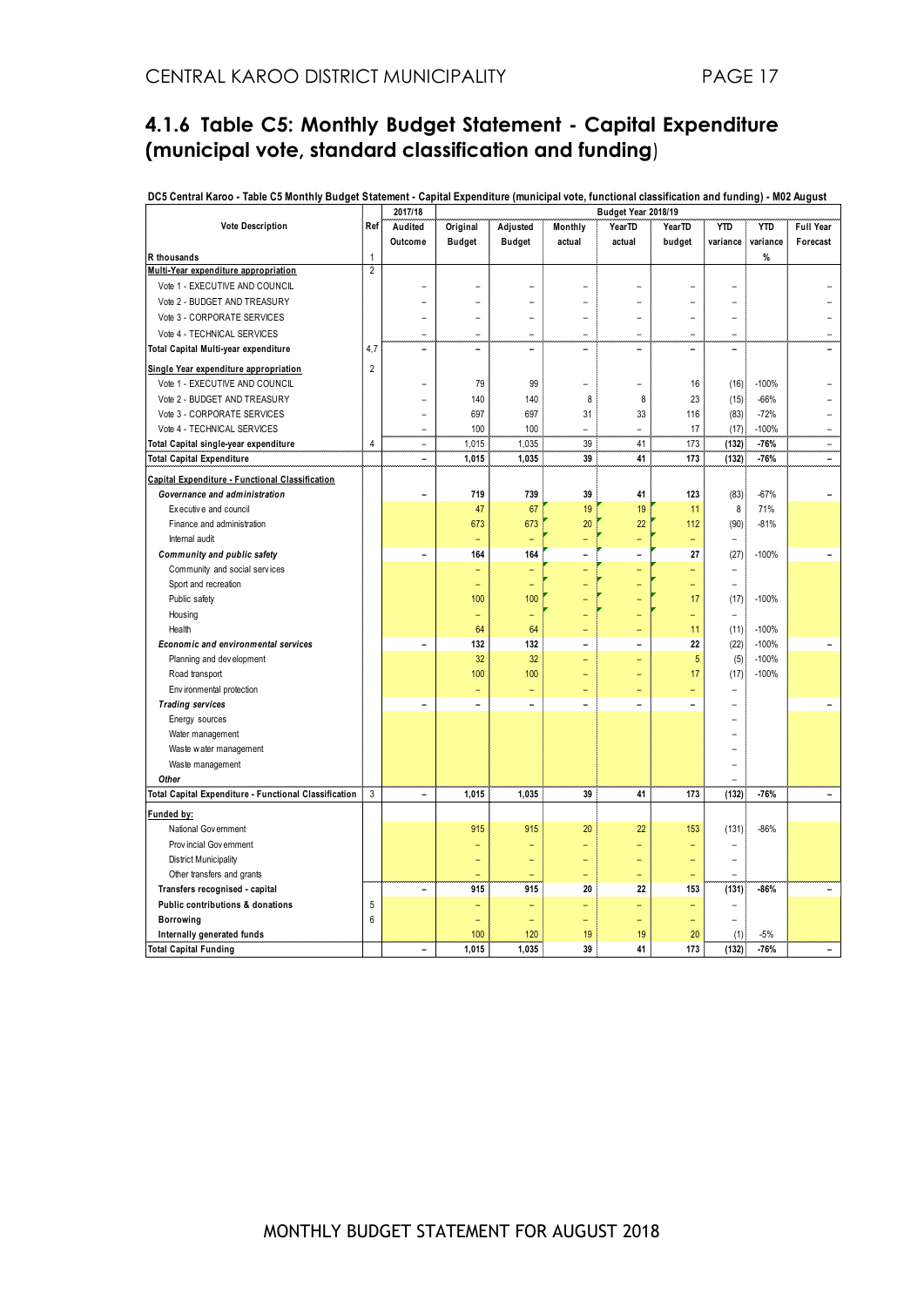#### **4.1.7 Table C6: Monthly Budget Statement – Financial Position**

|                                          |                | 2017/18                  | Budget Year 2018/19 |               |        |                  |  |  |
|------------------------------------------|----------------|--------------------------|---------------------|---------------|--------|------------------|--|--|
| Description                              | Ref            | Audited                  | Original            | Adjusted      | YearTD | <b>Full Year</b> |  |  |
|                                          |                | Outcome                  | <b>Budget</b>       | <b>Budget</b> | actual | Forecast         |  |  |
| R thousands                              | $\mathbf{1}$   |                          |                     |               |        |                  |  |  |
| <b>ASSETS</b>                            |                |                          |                     |               |        |                  |  |  |
| <b>Current assets</b>                    |                |                          |                     |               |        |                  |  |  |
| Cash                                     |                | 8,751                    | 3,925               | 3,905         | 14,326 | 3,905            |  |  |
| Call investment deposits                 |                |                          |                     | (20)          |        | (20)             |  |  |
| Consumer debtors                         |                |                          | 2,100               | 2,100         |        | 2,100            |  |  |
| Other debtors                            |                | 1,878                    | 1,248               | 1,248         | 6,279  | 1,248            |  |  |
| Current portion of long-term receivables |                | $\overline{\phantom{0}}$ |                     |               |        |                  |  |  |
| Inv entory                               |                | 677                      | 858                 | 858           | 825    | 858              |  |  |
| <b>Total current assets</b>              |                | 11,306                   | 8,131               | 8,091         | 21,429 | 8,091            |  |  |
| Non current assets                       |                |                          |                     |               |        |                  |  |  |
| Long-term receiv ables                   |                | 10,694                   | 10,521              | 10,521        | 10,444 | 10,521           |  |  |
| Investments                              |                |                          |                     |               |        |                  |  |  |
| Investment property                      |                |                          |                     |               |        |                  |  |  |
| Investments in Associate                 |                |                          |                     |               |        |                  |  |  |
| Property, plant and equipment            |                | 6,935                    | 8,656               | 8,676         | 8,231  | 8,676            |  |  |
| Agricultural                             |                |                          |                     |               |        |                  |  |  |
| Biological                               |                |                          |                     |               |        |                  |  |  |
| Intangible                               |                | 82                       | 82                  | 82            | 93     | 82               |  |  |
| Other non-current assets                 |                |                          |                     |               |        |                  |  |  |
| Total non current assets                 |                | 17,711                   | 19,260              | 19,280        | 18,769 | 19,280           |  |  |
| TOTAL ASSETS                             |                | 29,017                   | 27,391              | 27,371        | 40,197 | 27,371           |  |  |
| <b>LIABILITIES</b>                       |                |                          |                     |               |        |                  |  |  |
| <b>Current liabilities</b>               |                |                          |                     |               |        |                  |  |  |
| Bank ov erdraft                          |                |                          |                     |               |        |                  |  |  |
| Borrow ing                               |                | 61                       | 39                  | 39            | 62     | 39               |  |  |
| Consumer deposits                        |                |                          |                     |               |        |                  |  |  |
| Trade and other pay ables                |                | 349                      | 5,551               | 5,551         | 7,359  | 5,551            |  |  |
| Prov isions                              |                | 4,166                    |                     |               | 4,828  |                  |  |  |
| <b>Total current liabilities</b>         |                | 4,575                    | 5,590               | 5,590         | 12,249 | 5,590            |  |  |
| Non current liabilities                  |                |                          |                     |               |        |                  |  |  |
| Borrow ing                               |                | 97                       | 101                 | 101           | 84     | 101              |  |  |
| Prov isions                              |                | 17,452                   | 20,286              | 20,286        | 17,095 | 20,286           |  |  |
| <b>Total non current liabilities</b>     |                | 17,549                   | 20,387              | 20,387        | 17,179 | 20,387           |  |  |
| <b>TOTAL LIABILITIES</b>                 |                | 22,124                   | 25,977              | 25,977        | 29,428 | 25,977           |  |  |
| <b>NET ASSETS</b>                        | $\overline{2}$ | 6,893                    | 1,414               | 1,394         | 10,770 | 1,394            |  |  |
| <b>COMMUNITY WEALTH/EQUITY</b>           |                |                          |                     |               |        |                  |  |  |
| Accumulated Surplus/(Deficit)            |                | 6,893                    | 1,414               | 1,414         | 10,770 | 1,414            |  |  |
| Reserves                                 |                |                          |                     |               |        |                  |  |  |
| TOTAL COMMUNITY WEALTH/EQUITY            | $\overline{2}$ | 6,893                    | 1,414               |               | 10,770 | 1,414            |  |  |

**DC5 Central Karoo - Table C6 Monthly Budget Statement - Financial Position - M02 August**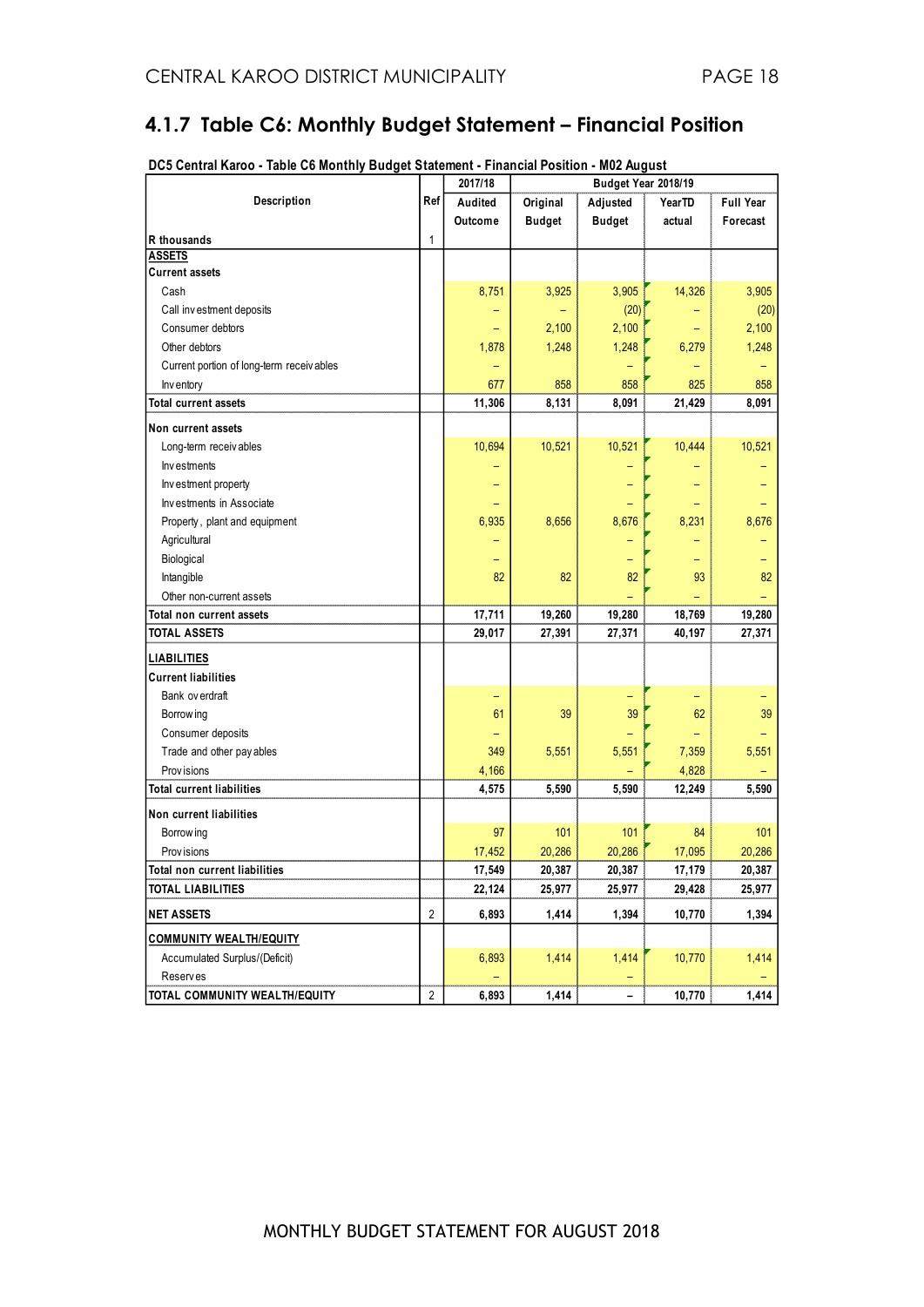#### **4.1.8 Table C7: Monthly Budget Statement - Cash Flow**

<span id="page-18-0"></span>

|                                                   |     | 2017/18                  |                          |               |                          | Budget Year 2018/19 |                          |                          |            |                          |
|---------------------------------------------------|-----|--------------------------|--------------------------|---------------|--------------------------|---------------------|--------------------------|--------------------------|------------|--------------------------|
| Description                                       | Ref | Audited                  | Original                 | Adjusted      | Monthly                  | YearTD              | <b>YearTD</b>            | <b>YTD</b>               | <b>YTD</b> | <b>Full Year</b>         |
|                                                   |     | Outcome                  | <b>Budget</b>            | <b>Budget</b> | actual                   | actual              | budget                   | variance                 | variance   | Forecast                 |
| R thousands                                       | 1   |                          |                          |               |                          |                     |                          |                          | %          |                          |
| <b>CASH FLOW FROM OPERATING ACTIVITIES</b>        |     |                          |                          |               |                          |                     |                          |                          |            |                          |
| Receipts                                          |     |                          |                          |               |                          |                     |                          |                          |            |                          |
| Property rates                                    |     |                          | $\overline{\phantom{0}}$ | -             |                          |                     |                          | ۰                        |            |                          |
| Service charges                                   |     |                          | ۳                        |               |                          |                     |                          | ۰                        |            |                          |
| Other rev enue                                    |     |                          | 45,314                   | 45,314        | 7,958                    | 7,958               | 7,552                    | 406                      | 5%         |                          |
| Government - operating                            |     |                          | 35,883                   | 35,883        | 11,975                   | 11,975              | 5,981                    | 5,995                    | 100%       |                          |
| Government - capital                              |     |                          | -                        |               |                          | -                   | $\overline{\phantom{0}}$ | ۳                        |            |                          |
| Interest                                          |     |                          | 700                      | 700           | 114                      | 114                 | 117                      | (3)                      | $-2%$      |                          |
| Div idends                                        |     |                          | -                        | -             | ÷                        | ÷                   | -                        |                          |            |                          |
| <b>Payments</b>                                   |     |                          |                          |               |                          |                     |                          |                          |            |                          |
| Suppliers and employees                           |     |                          | (52, 922)                | (52, 942)     | (6, 478)                 | (8,908)             | (8, 824)                 | 84                       | $-1%$      |                          |
| Finance charges                                   |     |                          |                          |               |                          |                     |                          | $\equiv$                 |            |                          |
| <b>Transfers and Grants</b>                       |     |                          | (27, 128)                | (27, 128)     |                          |                     | (4, 521)                 | (4, 521)                 | 100%       |                          |
| <b>NET CASH FROM/(USED) OPERATING ACTIVITIES</b>  |     | $\overline{\phantom{a}}$ | 1,846                    | 1,826         | 13,569                   | 11,139              | 304                      | (10, 835)                | -3560%     | ۳                        |
| <b>CASH FLOWS FROM INVESTING ACTIVITIES</b>       |     |                          |                          |               |                          |                     |                          |                          |            |                          |
| Receipts                                          |     |                          |                          |               |                          |                     |                          |                          |            |                          |
| Proceeds on disposal of PPE                       |     |                          | $\overline{\phantom{0}}$ |               |                          |                     |                          | -                        |            |                          |
| Decrease (Increase) in non-current debtors        |     |                          | ۳                        |               |                          |                     |                          | $\overline{\phantom{0}}$ |            |                          |
| Decrease (increase) other non-current receivables |     |                          | ۳                        |               |                          | 250                 | $\overline{\phantom{0}}$ | 250                      | #DIV/0!    |                          |
| Decrease (increase) in non-current investments    |     |                          | ۳                        |               |                          |                     |                          | $\overline{\phantom{0}}$ |            |                          |
| Payments                                          |     |                          |                          |               |                          |                     |                          |                          |            |                          |
| Capital assets                                    |     |                          | (1,015)                  | (1, 015)      | (39)                     | (41)                | (169)                    | (129)                    | 76%        |                          |
| NET CASH FROM/(USED) INVESTING ACTIVITIES         |     | $\overline{\phantom{0}}$ | (1, 015)                 | (1, 015)      | (39)                     | 209                 | (169)                    | (378)                    | 224%       | $\overline{\phantom{0}}$ |
| <b>CASH FLOWS FROM FINANCING ACTIVITIES</b>       |     |                          |                          |               |                          |                     |                          |                          |            |                          |
| Receipts                                          |     |                          |                          |               |                          |                     |                          |                          |            |                          |
| Short term loans                                  |     |                          | ۳                        | ۳             |                          |                     |                          | ۳                        |            |                          |
| Borrow ing long term/refinancing                  |     |                          | $\overline{\phantom{0}}$ |               |                          |                     |                          | -                        |            |                          |
| Increase (decrease) in consumer deposits          |     |                          | 106                      | 106           |                          |                     | 18                       | (18)                     | $-100%$    |                          |
| Payments                                          |     |                          |                          |               |                          |                     |                          |                          |            |                          |
| Repay ment of borrowing                           |     |                          |                          |               |                          | (11)                | $\equiv$                 | 11                       | #DIV/0!    |                          |
| <b>NET CASH FROM/(USED) FINANCING ACTIVITIES</b>  |     | $\overline{\phantom{a}}$ | 106                      | 106           | $\overline{\phantom{0}}$ | (11)                | 18                       | 29                       | 164%       | -                        |
| NET INCREASE/ (DECREASE) IN CASH HELD             |     | $\qquad \qquad -$        | 936                      | 916           | 13,530                   | 11,337              | 153                      |                          |            | -                        |
| Cash/cash equivalents at beginning:               |     |                          | 2,989                    | 2,989         |                          | 2,989               | 2,989                    |                          |            | 2,989                    |
| Cash/cash equivalents at month/y ear end:         |     | $\equiv$                 | 3,925                    | 3,905         |                          | 14,326              | 3,141                    |                          |            | 2.989                    |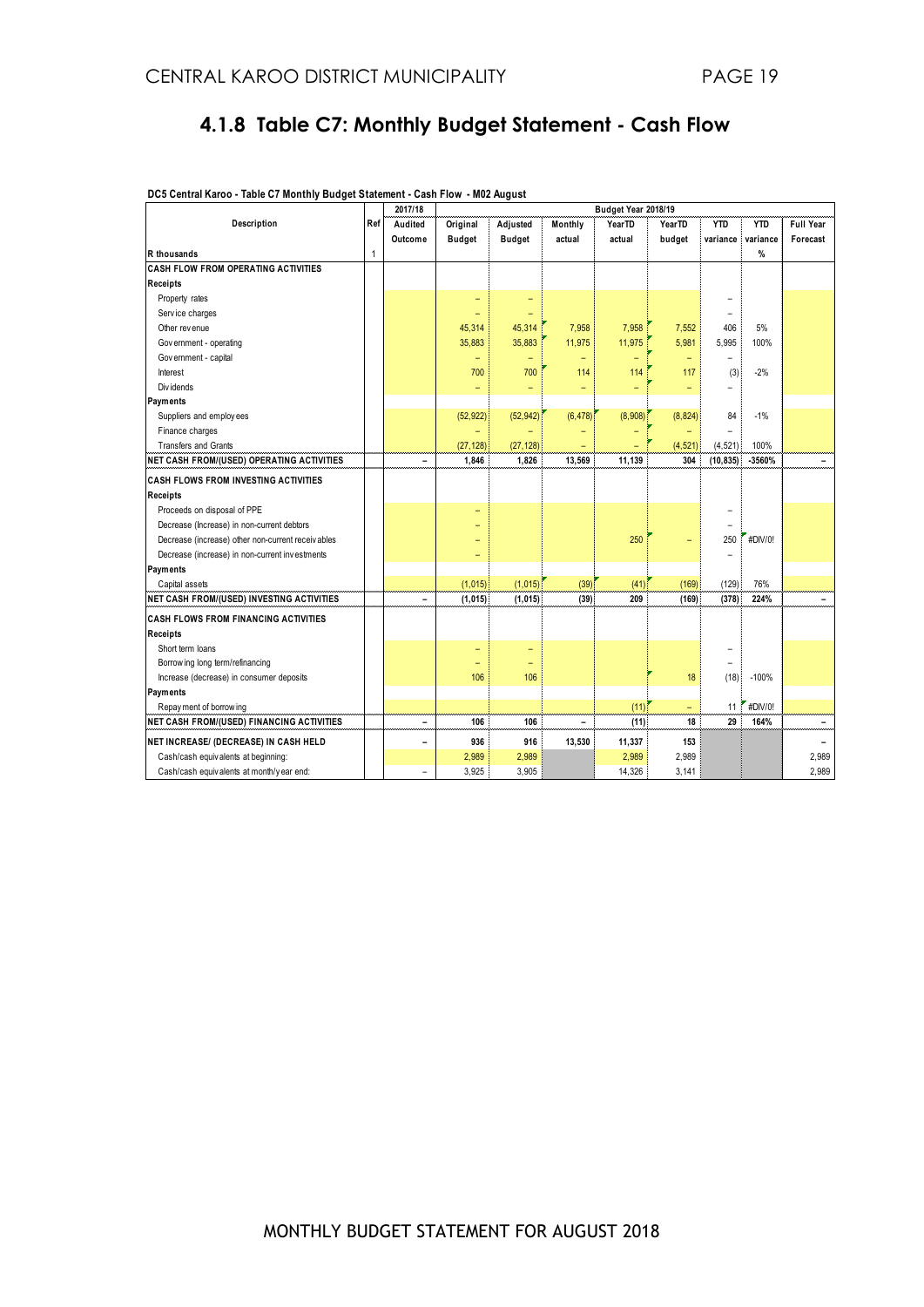## **PART 2 – SUPPORTING DOCUMENTATION**

### <span id="page-19-0"></span>**Section 5–Debtors' analysis**

#### **5.1 Supporting Table SC3**

**DC5 Central Karoo - Supporting Table SC3 Monthly Budget Statement - aged debtors - M02 August**

| Description                                                             |                   | Budget Year 2018/19 |    |     |    |     |     |                                                                                  |          |                          |                          |                                                                            |                                                          |
|-------------------------------------------------------------------------|-------------------|---------------------|----|-----|----|-----|-----|----------------------------------------------------------------------------------|----------|--------------------------|--------------------------|----------------------------------------------------------------------------|----------------------------------------------------------|
| R thousands                                                             | <b>NT</b><br>Code | 0-30 Days           |    |     |    |     |     | 31-60 Days   61-90 Days   91-120 Days   121-150 Dys   151-180 Dys   181 Dys-1 Yr | Over 1Yr | Total                    | Total<br>over 90<br>days | <b>Actual Bad</b><br><b>Debts Written</b><br>Off against<br><b>Debtors</b> | Impairment -<br>Bad Debts i.t.o<br><b>Council Policy</b> |
| Debtors Age Analysis By Income Source                                   |                   |                     |    |     |    |     |     |                                                                                  |          |                          |                          |                                                                            |                                                          |
| Trade and Other Receivables from Exchange Transactions - Water          | 1200              |                     |    |     |    |     |     |                                                                                  |          | -                        | -                        |                                                                            |                                                          |
| Trade and Other Receivables from Exchange Transactions - Electricity    | 1300              |                     |    |     |    |     |     |                                                                                  |          | -                        | -                        |                                                                            |                                                          |
| Receivables from Non-ex change Transactions - Property Rates            | 1400              |                     |    |     |    |     |     |                                                                                  |          | ۰                        | -                        |                                                                            |                                                          |
| Receivables from Exchange Transactions - Waste Water Management         | 1500              |                     |    |     |    |     |     |                                                                                  |          | -                        | ۰                        |                                                                            |                                                          |
| Receivables from Exchange Transactions - Waste Management               | 1600              |                     |    |     |    |     |     |                                                                                  |          | -                        | -                        |                                                                            |                                                          |
| Receivables from Exchange Transactions - Property Rental Debtors        | 1700              |                     |    |     |    |     |     |                                                                                  |          | ۰                        | ۰                        |                                                                            |                                                          |
| Interest on Arrear Debtor Accounts                                      | 1810              |                     |    |     |    |     |     |                                                                                  |          |                          | ۰                        |                                                                            |                                                          |
| Recoverable unauthorised, irregular, fruitless and wasteful expenditure | 1820              |                     |    |     |    |     |     |                                                                                  |          | -                        | $\overline{\phantom{a}}$ |                                                                            |                                                          |
| Other                                                                   | 1900              | 1.679               | 13 | 167 | 29 | 480 | 345 |                                                                                  | (1)      | 2.712                    | 853                      |                                                                            |                                                          |
| <b>Total By Income Source</b>                                           | 2000              | 1.679               | 13 | 167 | 29 | 480 | 345 | ۰                                                                                | (1)      | 2,712                    | 853                      | -                                                                          |                                                          |
| 2017/18 - totals only                                                   |                   |                     |    |     |    |     |     |                                                                                  |          | $\overline{\phantom{a}}$ | $\overline{\phantom{a}}$ |                                                                            |                                                          |
| Debtors Age Analysis By Customer Group                                  |                   |                     |    |     |    |     |     |                                                                                  |          |                          |                          |                                                                            |                                                          |
| Organs of State                                                         | 2200              |                     |    |     |    |     |     |                                                                                  |          | ۰                        |                          |                                                                            |                                                          |
| Commercial                                                              | 2300              |                     |    |     |    |     |     |                                                                                  |          | -                        | -                        |                                                                            |                                                          |
| Households                                                              | 2400              |                     |    |     |    |     |     |                                                                                  |          | -                        | -                        |                                                                            |                                                          |
| Other                                                                   | 2500              | 1.679               | 13 | 167 | 29 | 480 | 345 |                                                                                  | (1)      | 2,712                    | 853                      |                                                                            |                                                          |
| <b>Total By Customer Group</b>                                          | 2600              | 1,679               | 13 | 167 | 29 | 480 | 345 | ۰                                                                                | (1)      | 2,712                    | 853                      | ۰                                                                          |                                                          |

Table SC3 is the only debtors report required by the MBRR.

### **5.2 Supporting Table SC4**

| DC5 Central Karoo - Supporting Table SC4 Monthly Budget Statement - aged creditors - M02 August<br>Budget Year 2018/19 |                   |         |         |         |          |          |          |            |        |                          |                                |  |
|------------------------------------------------------------------------------------------------------------------------|-------------------|---------|---------|---------|----------|----------|----------|------------|--------|--------------------------|--------------------------------|--|
| Description                                                                                                            | <b>NT</b><br>Code | 0 -     | $31 -$  | $61 -$  | $91 -$   | $121 -$  | $151 -$  | 181 Days - | Over 1 | Total                    | Prior year<br>totals for chart |  |
| R thousands                                                                                                            |                   | 30 Days | 60 Days | 90 Days | 120 Days | 150 Days | 180 Days | 1 Year     | Year   |                          | (same period)                  |  |
| <b>Creditors Age Analysis By Customer Type</b>                                                                         |                   |         |         |         |          |          |          |            |        |                          |                                |  |
| <b>Bulk Electricity</b>                                                                                                | 0100              |         |         |         |          |          |          |            |        | -                        |                                |  |
| <b>Bulk Water</b>                                                                                                      | 0200              |         |         |         |          |          |          |            |        | $\overline{\phantom{0}}$ |                                |  |
| <b>PAYE</b> deductions                                                                                                 | 0300              |         |         |         |          |          |          |            |        | -                        |                                |  |
| VAT (output less input)                                                                                                | 0400              |         |         |         |          |          |          |            |        | -                        |                                |  |
| Pensions / Retirement deductions                                                                                       | 0500              |         |         |         |          |          |          |            |        | -                        |                                |  |
| Loan repay ments                                                                                                       | 0600              |         |         |         |          |          |          |            |        | -                        |                                |  |
| <b>Trade Creditors</b>                                                                                                 | 0700              |         |         |         |          |          |          |            |        | -                        |                                |  |
| <b>Auditor General</b>                                                                                                 | 0800              |         |         |         |          |          |          |            |        | -                        |                                |  |
| Other                                                                                                                  | 0900              | 652     | 19      | 101     | 65       | 608      |          |            |        | 1,445                    |                                |  |
| <b>Total By Customer Type</b>                                                                                          | 1000              | 652     | 19      | 101     | 65       | 608      |          |            |        | 1,445                    |                                |  |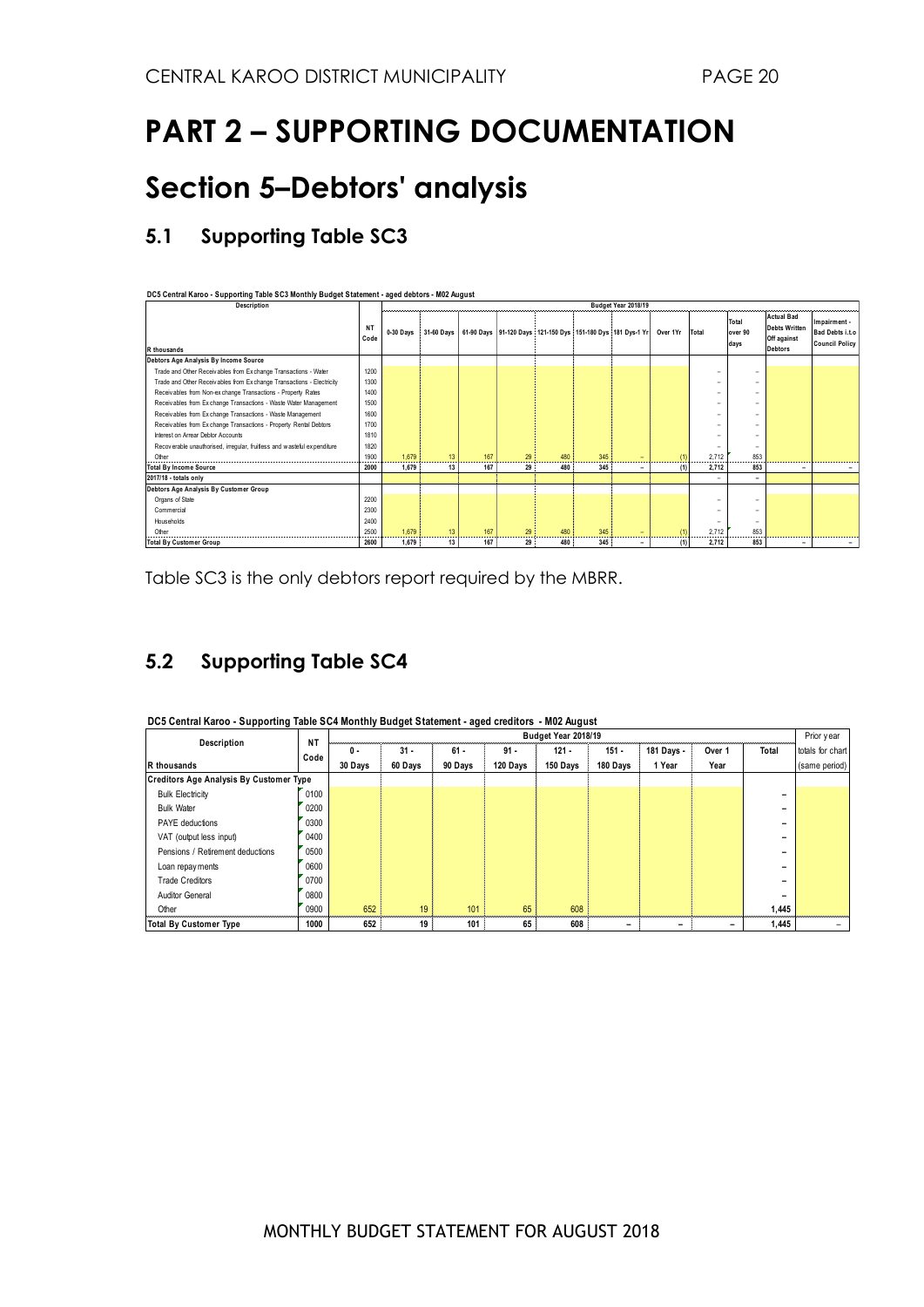### <span id="page-20-0"></span>**Section 6 – Allocation and grant receipts and expenditure**

#### **6.1Supporting Table SC6 – Grant receipts**

| DC5 Central Karoo - Supporting Table SC6 Monthly Budget Statement - transfers and grant receipts - M02 August |  |  |
|---------------------------------------------------------------------------------------------------------------|--|--|
|                                                                                                               |  |  |

|                                                 |            | 2017/18                  |                              |                |                              | Budget Year 2018/19 |                          |                              |            |                          |
|-------------------------------------------------|------------|--------------------------|------------------------------|----------------|------------------------------|---------------------|--------------------------|------------------------------|------------|--------------------------|
| Description                                     | Ref        | Audited                  | Original                     | Adjusted       | Monthly                      | YearTD              | YearTD                   | <b>YTD</b>                   | <b>YTD</b> | Full Year                |
|                                                 |            | Outcome                  | <b>Budget</b>                | <b>Budget</b>  | actual                       | actual              | budget                   | variance                     | variance   | Forecast                 |
| R thousands                                     |            |                          |                              |                |                              |                     |                          |                              | $\%$       |                          |
| <b>RECEIPTS:</b>                                | 1,2        |                          |                              |                |                              |                     |                          |                              |            |                          |
| <b>Operating Transfers and Grants</b>           |            |                          |                              |                |                              |                     |                          |                              |            |                          |
| <b>National Government:</b>                     |            |                          | 32,883                       | 33,678         | 3,394                        | 15,273              | 5,613                    | 8,787                        | 156.6%     |                          |
| Local Government Equitable Share                |            |                          | 28,502                       | 28,502         |                              | 11,879              | 4,750                    | 7,129                        | 150.1%     |                          |
| FMG - Internship Training                       |            |                          | 1,000                        | 1,000          | 1,000                        | 1,000               | 167                      |                              |            |                          |
| <b>EPWP</b> Incentive                           |            |                          | 1,013                        | 1,013          | 255                          | 255                 | 169                      |                              |            |                          |
| Municipal Systems Improvement                   |            |                          |                              |                |                              |                     |                          |                              |            |                          |
| Work for Water                                  |            |                          |                              |                |                              |                     |                          |                              |            |                          |
| Municipal Infrastructure Grant                  | $\sqrt{3}$ |                          |                              |                |                              |                     |                          |                              |            |                          |
| Rural Asset Management Grant                    |            |                          | 1,728                        | 1,728          | 1,344                        | 1,344               | 288                      | 1,056                        | 366.7%     |                          |
| <b>Finance Management</b>                       |            |                          |                              | Ξ              |                              |                     | ۳                        |                              |            |                          |
| Provincial Government:                          |            |                          | ۳                            | ٠              | ٠                            | ۳                   | $\qquad \qquad -$        | $\overline{\phantom{a}}$     |            |                          |
| <b>Disaster Management</b>                      |            |                          | $\equiv$                     | 795            | 795                          | 795                 | 133                      | 663                          | 500.0%     |                          |
| <b>WC - FMG CAPACITY</b>                        |            |                          | 280                          | 280            | ۳                            | ۳                   | 47                       |                              |            |                          |
| WP Financial Management Support Grant           |            |                          | 360                          | 360            | ۳                            | ۳                   | 60                       | (60)                         | $-100.0%$  |                          |
| <b>Provincial Government:</b>                   |            | $\overline{a}$           | $\qquad \qquad \blacksquare$ | $\frac{1}{2}$  | $\overline{a}$               | $\blacksquare$      | $\blacksquare$           | $\qquad \qquad \blacksquare$ |            |                          |
|                                                 |            |                          |                              |                |                              |                     |                          | $\overline{\phantom{0}}$     |            |                          |
| Other transfers and grants [insert description] |            |                          |                              |                |                              |                     |                          | $\overline{\phantom{a}}$     |            |                          |
| <b>District Municipality:</b>                   |            | $\overline{\phantom{a}}$ | $\overline{\phantom{0}}$     | -              | $\qquad \qquad \blacksquare$ | $\qquad \qquad -$   | $\overline{\phantom{0}}$ | $\overline{a}$               |            | $\overline{\phantom{a}}$ |
| [insert description]                            |            |                          |                              |                |                              |                     |                          | $\overline{\phantom{a}}$     |            |                          |
|                                                 |            |                          |                              |                |                              |                     |                          |                              |            |                          |
| Other grant providers:                          |            | $\blacksquare$           | 3,000                        | 3,000          | 127                          | 127                 | 500                      | (373)                        | $-74.6%$   | $\blacksquare$           |
| <b>CHIETA</b>                                   |            |                          | ۳                            |                | 127                          | 127                 | $\equiv$                 | 127                          | #DIV/0!    |                          |
| Doringveld                                      |            |                          |                              |                |                              | ۰                   |                          |                              |            |                          |
| LG SETA                                         |            |                          |                              |                |                              |                     |                          |                              |            |                          |
| Audit fee                                       |            |                          | 3,000                        | 3,000          |                              |                     | 500                      |                              |            |                          |
|                                                 |            |                          |                              |                |                              |                     |                          |                              |            |                          |
| <b>Total Operating Transfers and Grants</b>     | 5          | $\blacksquare$           | 35.883                       | 36.678         | 3,521                        | 15.400              | 6,113                    | 8,414                        | 137.6%     |                          |
| <b>Capital Transfers and Grants</b>             |            |                          |                              |                |                              |                     |                          |                              |            |                          |
| <b>National Government:</b>                     |            | ÷,                       | $\equiv$                     | L,             | ÷,                           | ۳                   |                          |                              |            |                          |
|                                                 |            |                          |                              |                |                              |                     |                          | $\overline{a}$               |            |                          |
| Other capital transfers [insert description]    |            |                          |                              |                |                              |                     |                          | L.                           |            |                          |
| <b>Provincial Government:</b>                   |            | L,                       | -                            | $\overline{a}$ | ÷                            | $\blacksquare$      |                          | $\overline{a}$               |            |                          |
| [insert description]                            |            |                          |                              |                |                              |                     |                          | $\overline{\phantom{0}}$     |            |                          |
|                                                 |            |                          |                              |                |                              |                     |                          |                              |            |                          |
|                                                 |            |                          |                              |                |                              |                     |                          | ۳                            |            |                          |
| <b>District Municipality:</b>                   |            | $\overline{a}$           | $\equiv$                     | $\overline{a}$ | $\equiv$                     | $\blacksquare$      | $\sim$                   | $\sim$                       |            | $\equiv$                 |
| [insert description]                            |            |                          |                              |                |                              |                     |                          | $\overline{\phantom{a}}$     |            |                          |
|                                                 |            |                          |                              |                |                              |                     |                          | ÷.                           |            |                          |
| Other grant providers:                          |            | $\blacksquare$           | $\blacksquare$               | $\blacksquare$ | $\blacksquare$               | $\blacksquare$      | $\equiv$                 | $\sim$                       |            | $\blacksquare$           |
| [insert description]                            |            |                          |                              |                |                              |                     |                          | ÷,                           |            |                          |
|                                                 |            |                          |                              |                |                              |                     |                          |                              |            |                          |
|                                                 |            |                          |                              |                |                              |                     |                          | $\overline{\phantom{a}}$     |            |                          |
| <b>Total Capital Transfers and Grants</b>       | $5\,$      | Ē,                       |                              |                |                              |                     |                          |                              |            |                          |
| TOTAL RECEIPTS OF TRANSFERS & GRANTS            | $\sqrt{5}$ | $\overline{\phantom{a}}$ | 35,883                       | 36,678         | 3,521                        | 15,400              | 6,113                    | 8,414                        | 137.6%     | $\qquad \qquad -$        |
|                                                 |            |                          |                              |                |                              |                     |                          |                              |            |                          |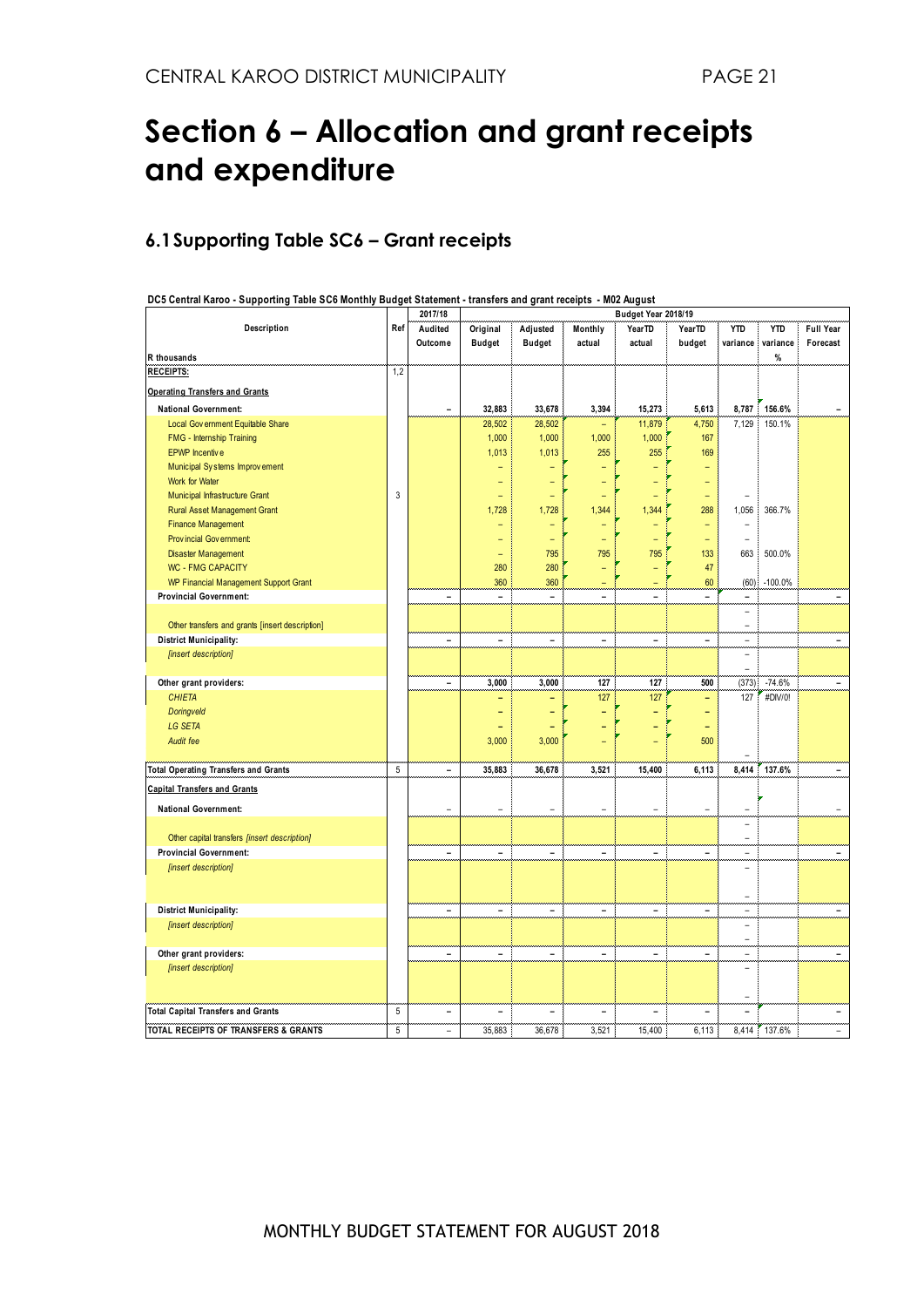### **6.2 Supporting Table SC6 – Grant expenditure**

**DC5 Central Karoo - Supporting Table SC7(1) Monthly Budget Statement - transfers and grant expenditure - M02 August**

| 2017/18                                              |     |                              |                          |                          |                          | Budget Year 2018/19      |                          |                          |            |                          |  |
|------------------------------------------------------|-----|------------------------------|--------------------------|--------------------------|--------------------------|--------------------------|--------------------------|--------------------------|------------|--------------------------|--|
| Description                                          | Ref | Audited                      | Original                 | Adjusted                 | Monthly                  | YearTD                   | YearTD                   | <b>YTD</b>               | <b>YTD</b> | <b>Full Year</b>         |  |
|                                                      |     | Outcome                      | <b>Budget</b>            | <b>Budget</b>            | actual                   | actual                   | budget                   | variance                 | variance   | Forecast                 |  |
| R thousands                                          |     |                              |                          |                          |                          |                          |                          |                          | %          |                          |  |
| <b>EXPENDITURE</b>                                   |     |                              |                          |                          |                          |                          |                          |                          |            |                          |  |
| Operating expenditure of Transfers and Grants        |     |                              |                          |                          |                          |                          |                          |                          |            |                          |  |
| <b>National Government:</b>                          |     | L.                           | 32,883                   | 33,678                   | 2,782                    | 5,176                    | 5,374                    | (198)                    | $-3.7%$    |                          |  |
| Local Government Equitable Share                     |     |                              | 28,502                   | 28,502                   | 2,375                    | 4,750                    | 4,750                    | $\sim$                   |            |                          |  |
| FMG - Internship Training                            |     |                              | 1,000                    | 1,000                    | 184                      | 198                      | 167                      | 31                       | 18.5%      |                          |  |
| EPWP Incentive                                       |     |                              | 1,013                    | 1,013                    | 126                      | 132                      | 169                      | (37)                     | $-22.0%$   |                          |  |
| Municipal Systems Improvement                        |     |                              | -                        | $\overline{\phantom{a}}$ | ٠                        | ٠                        | -                        | $\overline{\phantom{0}}$ |            |                          |  |
| Work for Water                                       |     |                              | ۰                        | $\overline{\phantom{0}}$ | $\overline{\phantom{0}}$ | ٠                        | $\overline{\phantom{0}}$ | $\overline{\phantom{a}}$ |            |                          |  |
| Municipal Infrastructure Grant                       |     |                              | $\overline{\phantom{0}}$ | $\overline{\phantom{0}}$ | ۰                        | ۳                        | $\overline{\phantom{0}}$ | ۰                        |            |                          |  |
| Rural Asset Management Grant                         |     |                              | 1,728                    | 1,728                    | 96                       | 96                       | 288                      | (192)                    | $-66.7%$   |                          |  |
| Finance Management                                   |     |                              | ۳                        | $\overline{\phantom{a}}$ |                          |                          |                          | L,                       |            |                          |  |
| Provincial Government                                |     |                              | -                        | ٠                        |                          |                          |                          |                          |            |                          |  |
| Disaster Management                                  |     |                              | ۰                        | 795                      |                          |                          |                          |                          |            |                          |  |
| WC - FMG CAPACITY                                    |     |                              | 280                      | 280                      |                          |                          |                          |                          |            |                          |  |
| WP Financial Management Support Grant                |     |                              | 360                      | 360                      |                          |                          |                          | $\overline{a}$           |            |                          |  |
| <b>Provincial Government:</b>                        |     | $\overline{\phantom{0}}$     | $\overline{\phantom{0}}$ | $\blacksquare$           | $\overline{\phantom{0}}$ | L.                       | ۳                        | $\overline{\phantom{a}}$ |            | ÷                        |  |
|                                                      |     |                              |                          |                          |                          |                          |                          | ٠                        |            |                          |  |
| Other transfers and grants [insert description]      |     |                              |                          |                          |                          |                          |                          | $\overline{\phantom{0}}$ |            |                          |  |
| <b>District Municipality:</b>                        |     | $\blacksquare$               | $\blacksquare$           | $\overline{\phantom{a}}$ | $\sim$                   | $\overline{\phantom{a}}$ | $\overline{\phantom{a}}$ | $\bar{a}$                |            | ÷                        |  |
|                                                      |     |                              |                          |                          |                          |                          |                          | $\overline{\phantom{a}}$ |            |                          |  |
| [insert description]                                 |     |                              |                          |                          |                          |                          |                          | ÷                        |            |                          |  |
| Other grant providers:                               |     | ۰                            | 3,000                    | 3,000                    | $\sim$                   | $\equiv$                 | 500                      | (500)                    | $-100.0%$  | $\equiv$                 |  |
| <b>CHIETA</b>                                        |     |                              | ÷                        | ٠                        | ÷                        | ۰                        | $\overline{\phantom{0}}$ | $\overline{\phantom{a}}$ |            |                          |  |
| Doringveld                                           |     |                              | ٠                        | $\overline{\phantom{a}}$ |                          | L,                       |                          |                          |            |                          |  |
| <b>LG SETA</b>                                       |     |                              | 3,000                    | 3,000                    |                          |                          | 500                      |                          |            |                          |  |
| Audit fee                                            |     |                              | $\overline{\phantom{0}}$ | $\equiv$                 | $\overline{\phantom{0}}$ | -                        |                          |                          |            |                          |  |
| Total operating expenditure of Transfers and Grants: |     | $\qquad \qquad \blacksquare$ | 35,883                   | 36,678                   | 2,782                    | 5,176                    | 5,874                    | (698)                    | $-11.9%$   | ۰                        |  |
| Capital expenditure of Transfers and Grants          |     |                              |                          |                          |                          |                          |                          |                          |            |                          |  |
| <b>National Government:</b>                          |     | ۳                            | ÷                        | $\overline{\phantom{a}}$ | $\overline{\phantom{a}}$ | $\overline{\phantom{a}}$ | $\overline{\phantom{a}}$ | ۰                        |            | $\overline{\phantom{0}}$ |  |
|                                                      |     |                              |                          |                          |                          |                          |                          | ۰                        |            |                          |  |
|                                                      |     |                              |                          |                          |                          |                          |                          |                          |            |                          |  |
| Other capital transfers [insert description]         |     |                              |                          |                          |                          |                          |                          | $\overline{\phantom{a}}$ |            |                          |  |
| <b>Provincial Government:</b>                        |     | ÷,                           | $\blacksquare$           | $\blacksquare$           | $\overline{\phantom{a}}$ | $\blacksquare$           | $\equiv$                 | $\overline{\phantom{a}}$ |            | ÷                        |  |
|                                                      |     |                              |                          |                          |                          |                          |                          | $\overline{\phantom{a}}$ |            |                          |  |
|                                                      |     |                              |                          |                          |                          |                          |                          | $\equiv$                 |            |                          |  |
| <b>District Municipality:</b>                        |     | $\overline{\phantom{0}}$     | $\overline{a}$           | $\blacksquare$           | $\blacksquare$           | $\overline{\phantom{0}}$ | ۳                        | $\overline{\phantom{a}}$ |            | ۰                        |  |
|                                                      |     |                              |                          |                          |                          |                          |                          | ٠                        |            |                          |  |
|                                                      |     |                              |                          |                          |                          |                          |                          | ÷                        |            |                          |  |
| Other grant providers:                               |     | $\overline{\phantom{0}}$     | ÷                        | ÷                        | $\sim$                   | ÷                        | $\sim$                   | $\sim$                   |            | $\blacksquare$           |  |
|                                                      |     |                              |                          |                          |                          |                          |                          | $\overline{\phantom{0}}$ |            |                          |  |
|                                                      |     |                              |                          |                          |                          |                          |                          | $\overline{\phantom{0}}$ |            |                          |  |
| Total capital expenditure of Transfers and Grants    |     | $\qquad \qquad \blacksquare$ |                          | $\blacksquare$           |                          | $\overline{\phantom{0}}$ |                          | $\blacksquare$           |            | $\overline{\phantom{0}}$ |  |
| TOTAL EXPENDITURE OF TRANSFERS AND GRANTS            |     | $\overline{\phantom{a}}$     | 35,883                   | 36,678                   | 2,782                    | 5,176                    | 5,874                    | (698)                    | $-11.9%$   | ۰                        |  |
|                                                      |     |                              |                          |                          |                          |                          |                          |                          |            |                          |  |